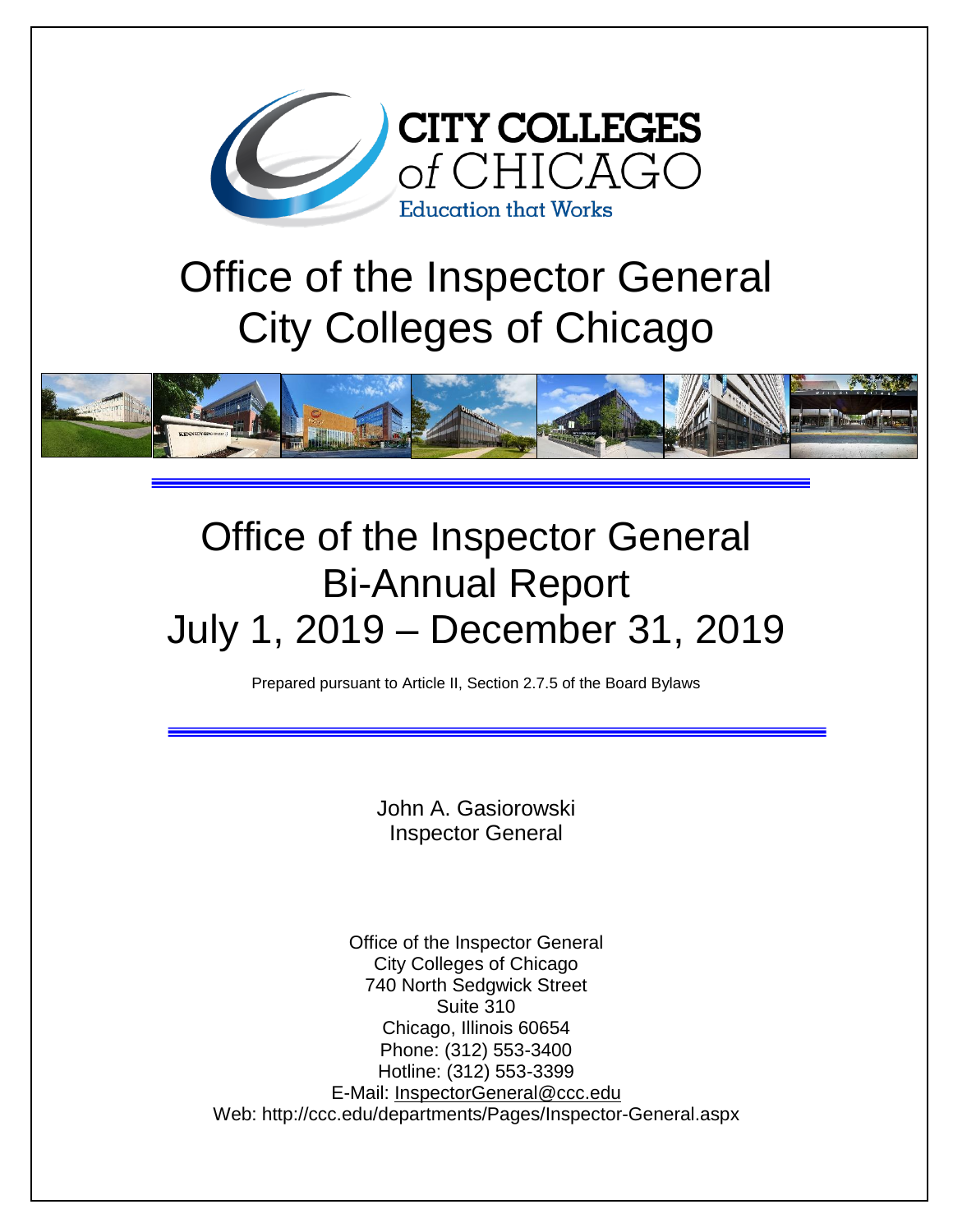

To: Juan Salgado, Chancellor Dr. Walter E. Massey, Chair of the Board of Trustees Elizabeth Swanson, Vice-Chairperson of the Board of Trustees Clarisol Duque, Secretary of the Board of Trustees Peggy A. Davis, Trustee Karen Kent, Trustee Deborah H. Telman, Trustee Darrell A. Williams, Trustee Armani Alexander, Student Trustee

From: John A. Gasiorowski, Inspector General

Date: February 3, 2020

RE: Office of the Inspector General *Bi-Annual Report* for the period of July 1, 2019 through December 31, 2019

This *Bi-Annual Report* is being provided to the Chancellor and the Board of Trustees of Community College District No. 508 pursuant to Article 2.7.5 of the Board Bylaws. This *Bi-Annual Report* covers the period of July 1, 2019 through December 31, 2019. Pursuant to Article 2.7.5, the *Bi-Annual Report* for the period of July 1st through December 31st is required no later than March 1st each year.

Article 2.7 et seq. of the Board Bylaws authorizes the OIG for the City Colleges of Chicago to conduct investigations regarding waste, fraud and misconduct by any officer, employee, or member of the Board; any contractor, subcontractor, consultant or agent providing or seeking to provide goods or services to the City Colleges of Chicago; and any program administered or funded by the District or Colleges.

The OIG would like to thank the Chancellor, the Board of Trustees and the administration of the City Colleges of Chicago for their cooperation and support.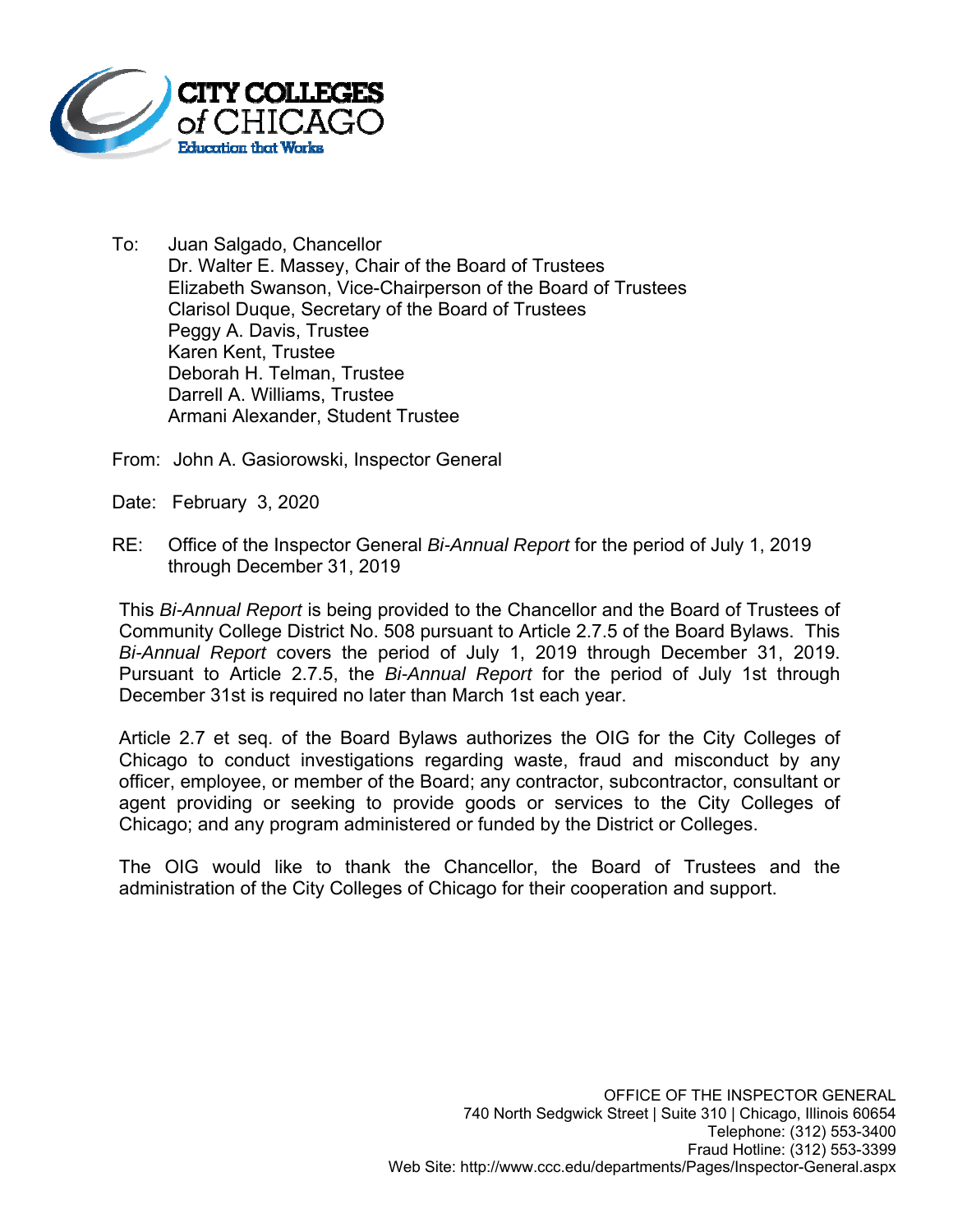# **Office of the Inspector General Bi-Annual Report**

# **Mission of the Office of the Inspector General**

The Office of the Inspector General ("OIG") of the City Colleges of Chicago ("CCC") will help fuel CCC's drive towards increased student success by promoting economy, efficiency, effectiveness and integrity in the administration of the programs and operations of CCC by conducting fair, independent, accurate, and thorough investigations into allegations of waste, fraud and misconduct, as well as by reviewing CCC programs and operations and recommending policies and methods for the elimination of inefficiencies and waste and for the prevention of misconduct.

The OIG should be considered a success when students, faculty, staff, administrators and the public:

- $\triangleright$  perceive the OIG as a place where they can submit their complaints/concerns in a confidential and independent setting;
- $\triangleright$  trust that a fair, independent, accurate, and thorough investigation will be conducted and that the findings and recommendations made by the OIG are objective and consistent; and
- $\triangleright$  expect that the OIG's findings will be carefully considered by CCC administration and that the OIG's recommendations will be implemented when objectively appropriate.

# **New Developments**

# Criminal Charges

On November 19, 2019, as a result of an investigation initiated by the OIG and worked in partnership with the Federal Bureau of Investigation ("FBI") and the Office of the United States Attorney for the Northern District of Illinois, a federal grand jury indicted three CCC employees (a former vice chancellor, a former project director, and a now former liaison with local government agencies) as well as five CCC vendors. The indictment totaled sixteen counts of wire fraud and two counts of making a false statement to the FBI. Copies of the press release from the United States Attorney for the Northern District of Illinois and the indictment can be accessed at the following link:

https://www.justice.gov/usao-ndil/pr/federal-indictment-charges-former-vicechancellor-city-colleges-chicago-devising

It should be noted that effective May 6, 2017, the same former vice chancellor was terminated from CCC employment, and he was designated ineligible to be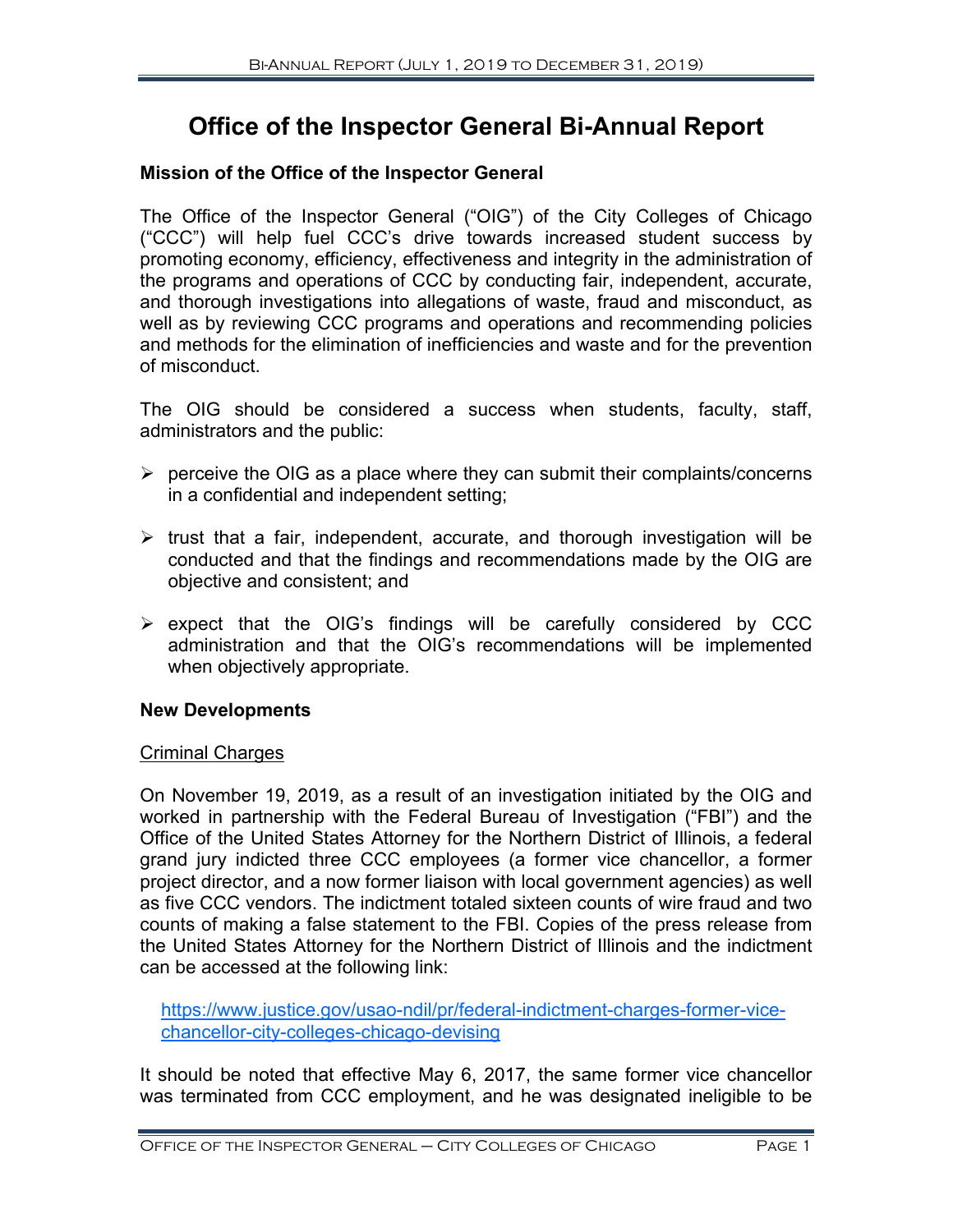re-hired as a result of two OIG investigations regarding time and attendancerelated issues. These two investigations - documented under OIG Case Numbers 17-0166 and 17-0153 - were summarized on pages 19 and 20 of the OIG Bi-Annual Report for the January 1, 2017 to June 30, 2017 reporting period.

# **Updates to Investigations Documented in Previous Bi-Annual Reports**

#### Updates regarding disciplinary recommendations made during the January 1, 2019 to June 30, 2019 reporting period

In the *Bi-Annual Report* submitted for the January 1, 2019 to June 30, 2019 reporting period, the OIG submitted 14 reports documenting investigations, which resulted in sustained findings of waste, fraud and misconduct. At the time the *Bi-Annual Report* for the January 1, 2019 to June 30, 2019 reporting period was submitted, disciplinary action was pending regarding several of the investigations. The following table updates the disciplinary actions recommended by the OIG as well as the actions taken by CCC regarding employee misconduct documented in the *Bi-Annual Report* submitted for the January 1, 2019 to June 30, 2019 reporting period.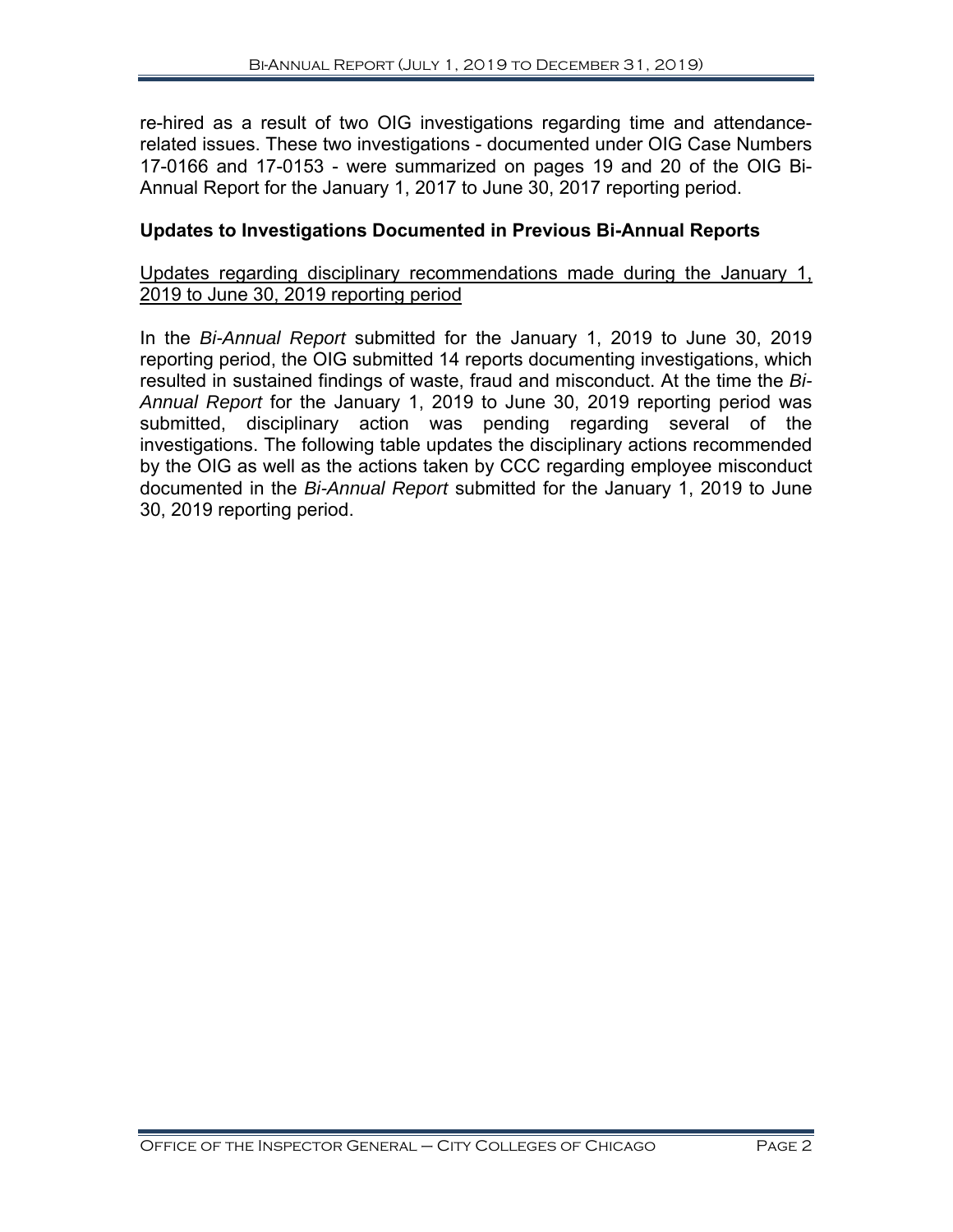| Disciplinary Action Updates from Investigations Reported on in<br>Previous Bi-Annual Report (January 1, 2019 to June 30, 2019) |                                                             |                                                                                                                  |                                                                                 |  |  |
|--------------------------------------------------------------------------------------------------------------------------------|-------------------------------------------------------------|------------------------------------------------------------------------------------------------------------------|---------------------------------------------------------------------------------|--|--|
| Case<br><b>Number</b>                                                                                                          | <b>Title</b>                                                | <b>OIG</b><br><b>Recommendation</b>                                                                              | <b>Final Disciplinary</b><br><b>Action Taken</b>                                |  |  |
| 19-0096                                                                                                                        | <b>College Clerical Assistant II</b>                        | Appropriate Discipline                                                                                           | 1 day suspension and<br>retraining                                              |  |  |
| 19-0096                                                                                                                        | <b>Admissions Specialist</b>                                |                                                                                                                  | No additional recommendation due to previous<br>resignation / DNRH <sup>1</sup> |  |  |
| 18-0173                                                                                                                        | Librarian (Part-Time)                                       | Appropriate Discipline                                                                                           | 5 days suspension                                                               |  |  |
| 18-0159 /<br>18-0173                                                                                                           | Librarian (Part-Time)                                       | Appropriate Discipline                                                                                           | 1 day suspension                                                                |  |  |
| 18-0227                                                                                                                        | Lecturer                                                    | Appropriate Discipline                                                                                           | Oral Warning                                                                    |  |  |
| 18-0200                                                                                                                        | Coordinator - Information<br>Technology                     | DNRH (following resignation)                                                                                     |                                                                                 |  |  |
| 19-0107                                                                                                                        | <b>Grants - Budget Analyst</b>                              | Appropriate Discipline                                                                                           | Resignation / DNRH                                                              |  |  |
| 19-0093                                                                                                                        | Vice President of Institutional<br><b>Effectiveness</b>     | Appropriate Discipline                                                                                           | Termination                                                                     |  |  |
| 19-0093                                                                                                                        | <b>District Director of</b><br>Assessment and Accreditation | Appropriate Discipline                                                                                           | 2 weeks suspension                                                              |  |  |
| 18-0250                                                                                                                        | <b>Interim President</b>                                    | Appropriate Discipline                                                                                           | Written Warning                                                                 |  |  |
| 18-0250                                                                                                                        | Permittee                                                   | Debarment                                                                                                        | <b>Permanent Debarment</b>                                                      |  |  |
| 18-0250                                                                                                                        | Permittee                                                   | Debarment                                                                                                        | <b>Permanent Debarment</b>                                                      |  |  |
| 19-0090 /<br>19-0157                                                                                                           | <b>Call Center Representative</b>                           | Appropriate Discipline                                                                                           | <b>Termination / DNRH</b>                                                       |  |  |
| 16-0218                                                                                                                        | <b>Full Time Faculty</b>                                    | DNRH (following retirement)                                                                                      |                                                                                 |  |  |
| 19-0197                                                                                                                        | <b>Student Mentor</b>                                       | Temporary position<br>ended on the day that<br>Appropriate Discipline<br>the Investigative<br>Summary was issued |                                                                                 |  |  |
| 19-0100                                                                                                                        | <b>Project Student Records</b><br>Coordinator               | Appropriate Discipline<br>5 days suspension                                                                      |                                                                                 |  |  |
| 19-0209                                                                                                                        | Coordinator (Part-Time)                                     | DNRH (following retirement)                                                                                      |                                                                                 |  |  |

# **Complaints Received**

For the period of July 1, 2019 through December 31, 2019, the OIG received 151 complaints. These 151 complaints included complaints forwarded to the OIG from outside sources as well as investigations (or audits / reviews) initiated based on the OIG's own initiative.<sup>2</sup> For purposes of comparison, the following graph documents the complaints received by the OIG during the current and previous reporting periods.

<sup>1</sup>  $<sup>1</sup>$  "DNRH" means that the individual was designated "do not re-hire" or ineligible to be re-hired.</sup>

<sup>2</sup> Under Article 2.7.2 of the Board Bylaws, the powers and duties of the OIG include: c) To investigate and audit the conduct and performance of the District's officers, employees, members of the Board, agents, and contractors, and the District's functions and programs, either in response to a complaint or on the Inspector General's own initiative, in order to detect and prevent waste, fraud, and abuse within the programs and operations of the District….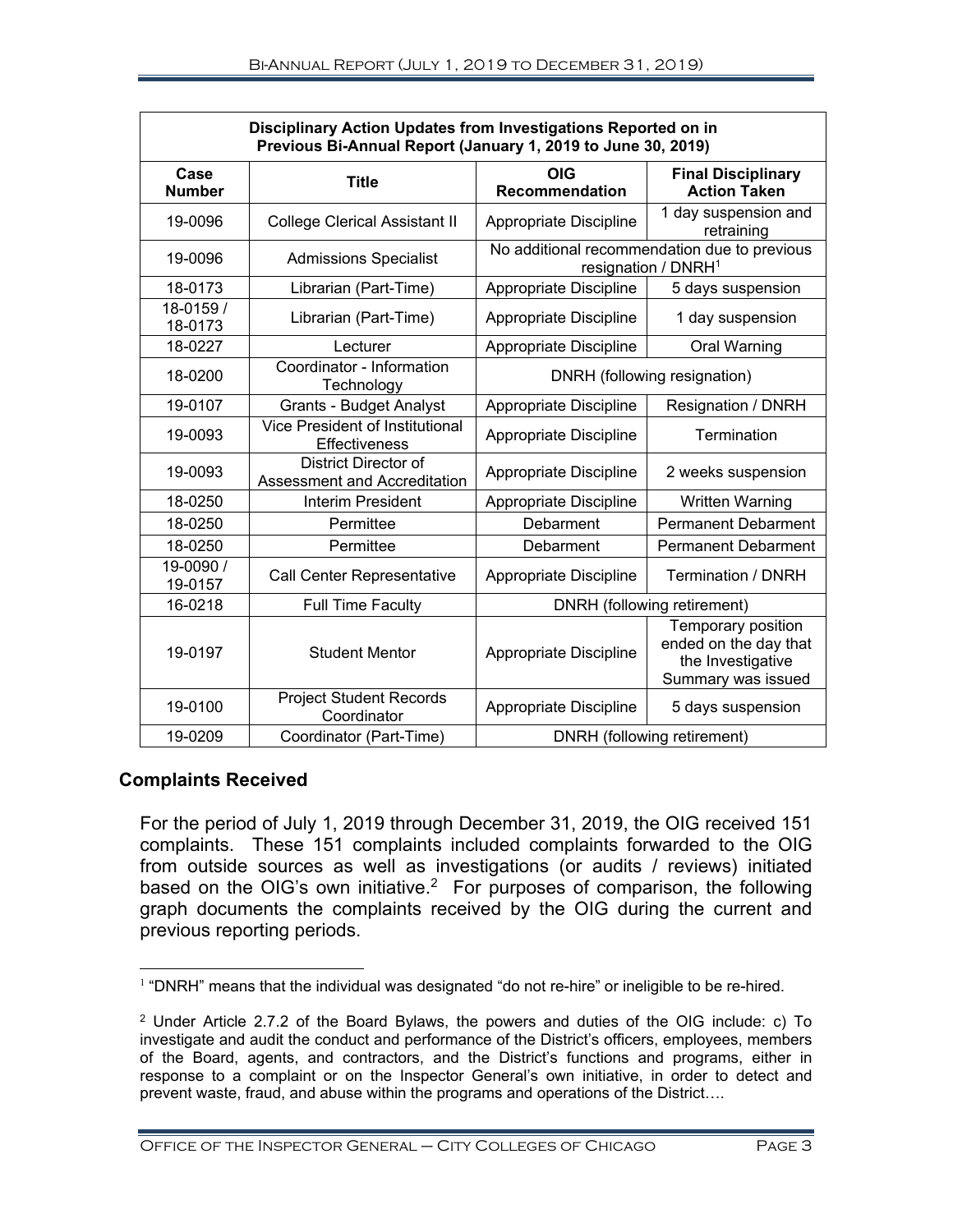

The 151 complaints received represent a variety of subject matters. The following table documents the subject matters of the complaints received.

| Subject Matter of Complaints Received from July 1, 2019 to December 31, 2019 |                |            |  |  |
|------------------------------------------------------------------------------|----------------|------------|--|--|
| <b>Subject Matter (Allegation)</b>                                           | <b>Number</b>  | Percentage |  |  |
| Sexual Harassment                                                            |                | 0.66%      |  |  |
| Failure to maintain confidentiality of CCC employment or other records       | $\overline{2}$ | 1.32%      |  |  |
| Violation of Outside Employment Policy                                       | $\overline{2}$ | 1.32%      |  |  |
| Violation of CCC Computer Use Policy                                         | $\overline{2}$ | 1.32%      |  |  |
| Engaging in conduct in violation of the Illinois Compiled Statutes           | 3              | 1.99%      |  |  |
| Requesting or accepting a leave on fraudulent grounds                        | 3              | 1.99%      |  |  |
| Use of CCC property for unauthorized purposes                                | 3              | 1.99%      |  |  |
| <b>Discourteous Treatment</b>                                                | 4              | 2.65%      |  |  |
| Waste of Funds                                                               | 4              | 2.65%      |  |  |
| Conduct unbecoming a public employee                                         | 6              | 3.97%      |  |  |
| Violations of miscellaneous CCC policies                                     | 6              | 3.97%      |  |  |
| Residency                                                                    | 9              | 5.96%      |  |  |
| Other Harassment / Discrimination / Retaliation                              | 12             | 7.95%      |  |  |
| Violation of CCC Ethics Policy                                               | 12             | 7.95%      |  |  |
| Misappropriation of funds / Theft                                            | 12             | 7.95%      |  |  |
| Inattention to Duty                                                          | 14             | 9.27%      |  |  |
| Falsification of attendance records                                          | 23             | 15.23%     |  |  |
| Fraud (including grants, financial aid or tuition)                           | 33             | 21.85%     |  |  |
| Total                                                                        | 151            | 100.00%    |  |  |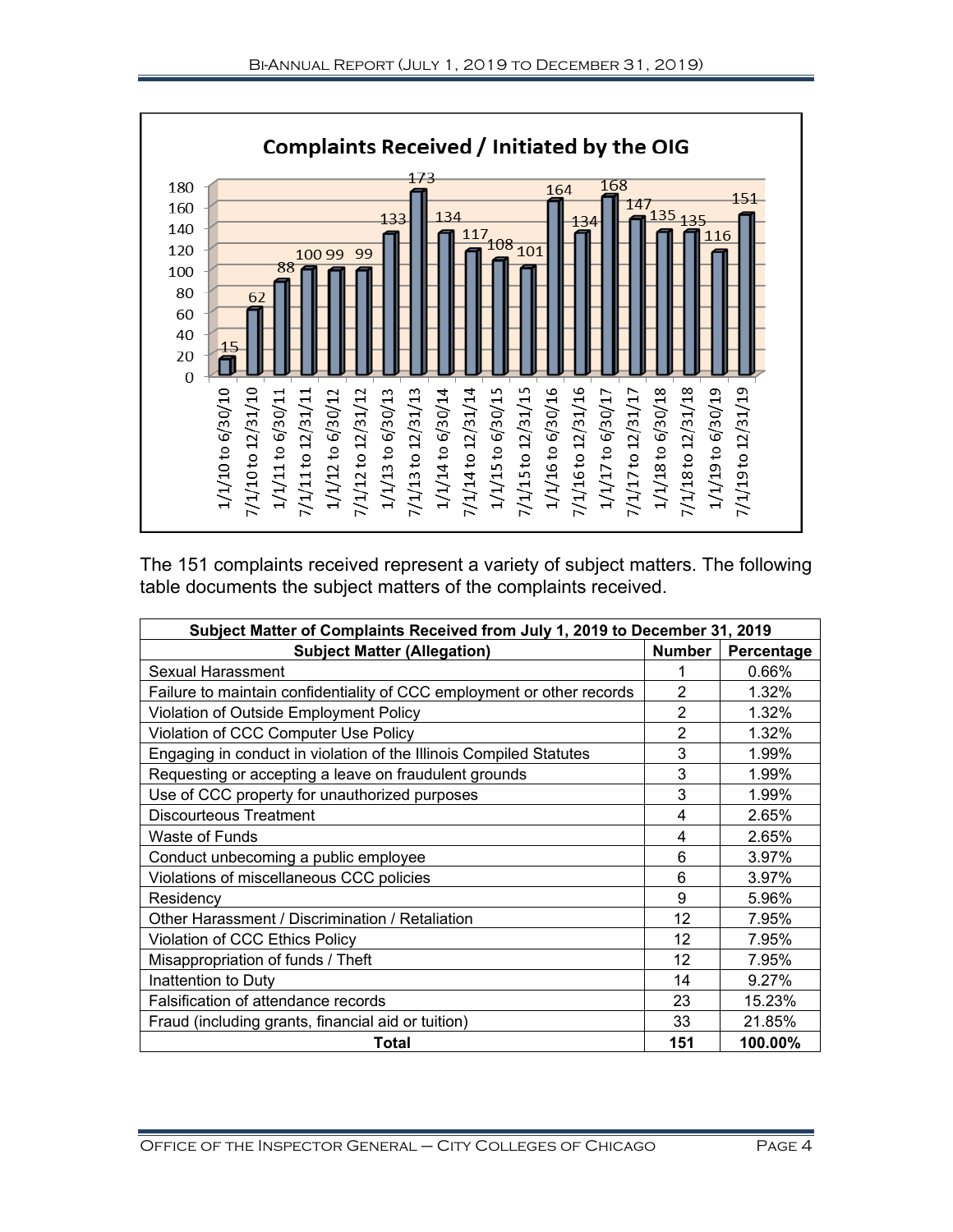# **Status of Complaints**

As reported in the previous *Bi-Annual Report*, as of June 30, 2019, the OIG had 75 pending complaints, meaning that the OIG was in the process of conducting investigations regarding these complaints. During the period of July 1, 2019 through December 31, 2019, the OIG closed 150 complaints. The following table categorizes the reasons that the OIG closed the 150 complaints during the current reporting period.

| Complaints Closed Between July 1, 2019 and December 31, 2019 |               |            |  |  |
|--------------------------------------------------------------|---------------|------------|--|--|
| <b>Reason Closed</b>                                         | <b>Number</b> | Percentage |  |  |
| Sustained                                                    | 8             | 5.33%      |  |  |
| <b>Review with Recommendations</b>                           | 1             | 0.67%      |  |  |
| Not Sustained / No Policy Violation                          | 43            | 28.67%     |  |  |
| Not Sustained with Recommendations                           |               | 0.67%      |  |  |
| Referred / Deferred                                          | 57            | 38.00%     |  |  |
| Subject Inactive                                             | 9             | 6.00%      |  |  |
| <b>Duplicate Complaint</b>                                   | 14            | 9.33%      |  |  |
| Complaint included with an active investigation              | 17            | 11.33%     |  |  |
| <b>Totals</b>                                                | 150           | 100.00%    |  |  |

Regarding the complaints closed during the period of July 1, 2019 to December 31, 2019, the table below documents the average number of calendar days between the date that the complaints were received and the date that the complaints were closed as compared to the average number of calendar days between the date that complaints were received and the date that complaints were closed for the complaints closed during the previous reporting period (January 1, 2019 through June 30, 2019). $3$ 

Office of the Inspector General – City Colleges of Chicago Page 5

 $\overline{a}$  $3$  A complaint is considered closed only after the investigative activity of the investigator to whom the complaint was assigned has been reviewed and approved by a Supervising Investigator or the Assistant Inspector General and then the Inspector General. In situations where a complaint is sustained, the complaint is not considered closed until the Investigative Summary documenting the investigation is prepared and submitted pursuant to Article 2.7.3 of the Board Bylaws.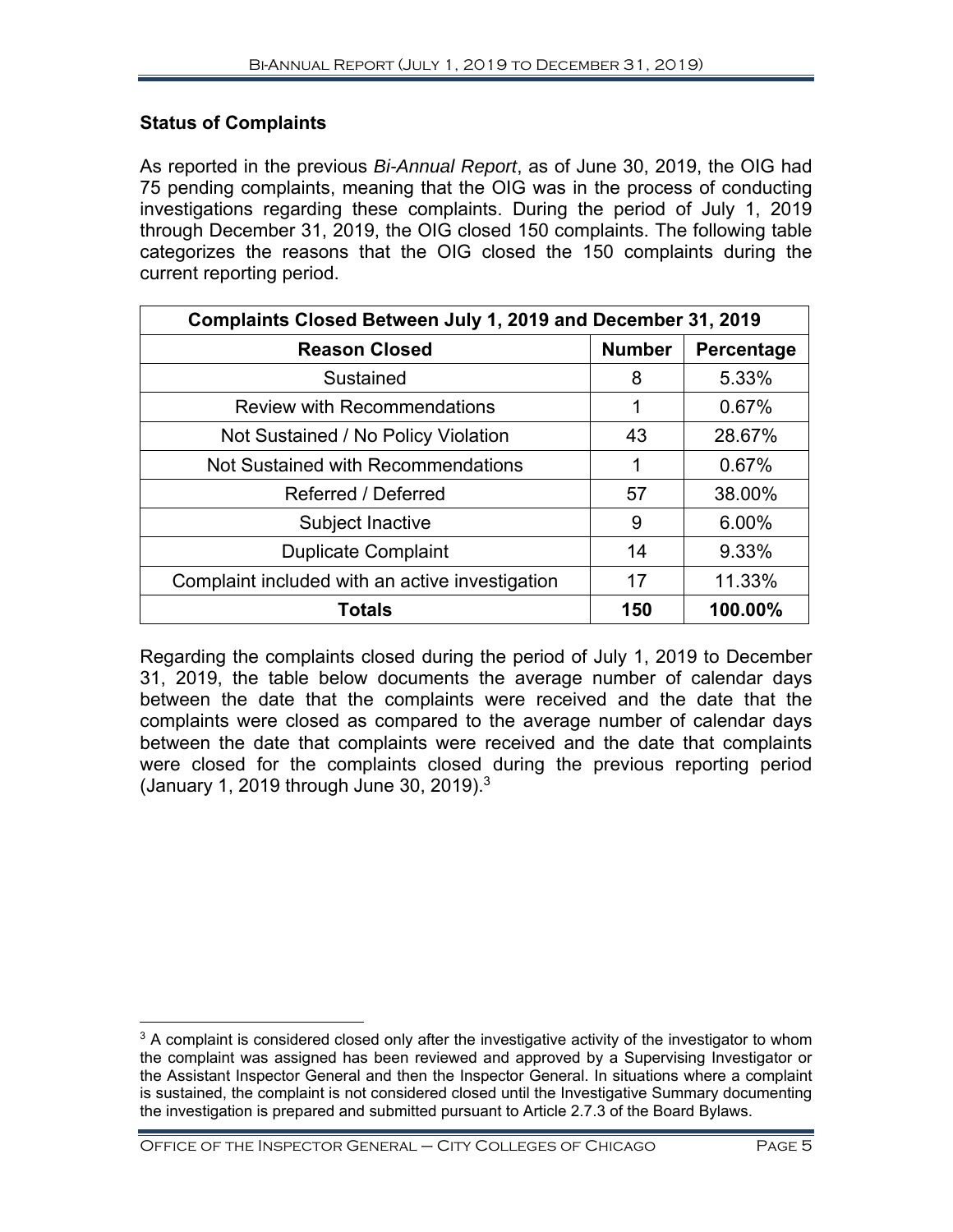| <b>Average Calendar Days to Close</b>           |                   |                                                       |                    |                                                       |  |
|-------------------------------------------------|-------------------|-------------------------------------------------------|--------------------|-------------------------------------------------------|--|
|                                                 | 1/1/19 to 6/30/19 |                                                       | 7/1/19 to 12/31/19 |                                                       |  |
| <b>Reason Closed</b>                            | <b>Number</b>     | Average<br><b>Calendar</b><br>Days to<br><b>Close</b> | <b>Number</b>      | Average<br><b>Calendar</b><br>Days to<br><b>Close</b> |  |
| Sustained                                       | 14                | 252                                                   | 8                  | 253                                                   |  |
| <b>Review with Recommendations</b>              | 2                 | 171                                                   |                    | 1140                                                  |  |
| <b>Completed Board Mandated Audit</b>           |                   | 102                                                   |                    |                                                       |  |
| Not Sustained / No Policy Violation             | 30                | 277                                                   | 43                 | 270                                                   |  |
| Not Sustained with Recommendations              | 0                 | 0                                                     |                    | 178                                                   |  |
| Referred / Deferred                             | 58                | 1                                                     | 57                 |                                                       |  |
| Subject Inactive                                | 5                 | 194                                                   | 9                  | 256                                                   |  |
| <b>Duplicate Complaint</b>                      | 9                 | 1                                                     | 14                 |                                                       |  |
| Complaint included with an active investigation | 5                 | $\overline{2}$                                        | 17                 |                                                       |  |
| Totals                                          | 124               |                                                       | 150                |                                                       |  |

As of December 31, 2019, the OIG had 76 pending complaints. Forty-seven of these 76 pending complaints (62%) were received between July 1, 2019 and December 31, 2019, and 10 of these 76 pending complaints (13%) were received between January 1, 2019 and June 30, 2019.

# **OIG Reports Submitted – July 1, 2019 through December 31, 2019**

During the reporting period of July 1, 2019 through December 31, 2019, the OIG submitted 11 reports.<sup>4</sup> These 11 reports included the following: one report documenting an OIG-initiated review; 8 reports documenting sustained findings of waste, fraud and/or misconduct; and 2 reports documenting not sustained findings, one of which included recommendations.

# **Report Submitted Documenting OIG-initiated Reviews**

# OIG Case Number 17-0011 (Review of the use of City of Chicago Department of Fleet and Facility Management fuel cards by CCC employees.)

The OIG initiated a review of the use of City of Chicago Department of Fleet and Facility Management ("2FM") fuel cards by CCC employees. CCC policies and procedures regarding fuel card use, to the extent that they exist, can be found in the *City Colleges of Chicago Fleet Management Manual*. 5

 $\overline{a}$ 4 Pursuant to Article 2.7.3 of the Board Bylaws, the Inspector General submits reports to the Chancellor, the Board Chair, and the General Counsel at the conclusion of an investigation with recommendations for disciplinary or other action.

<sup>5</sup> http://www.ccc.edu/departments/Documents/Fleet%20Management%20Manual.pdf.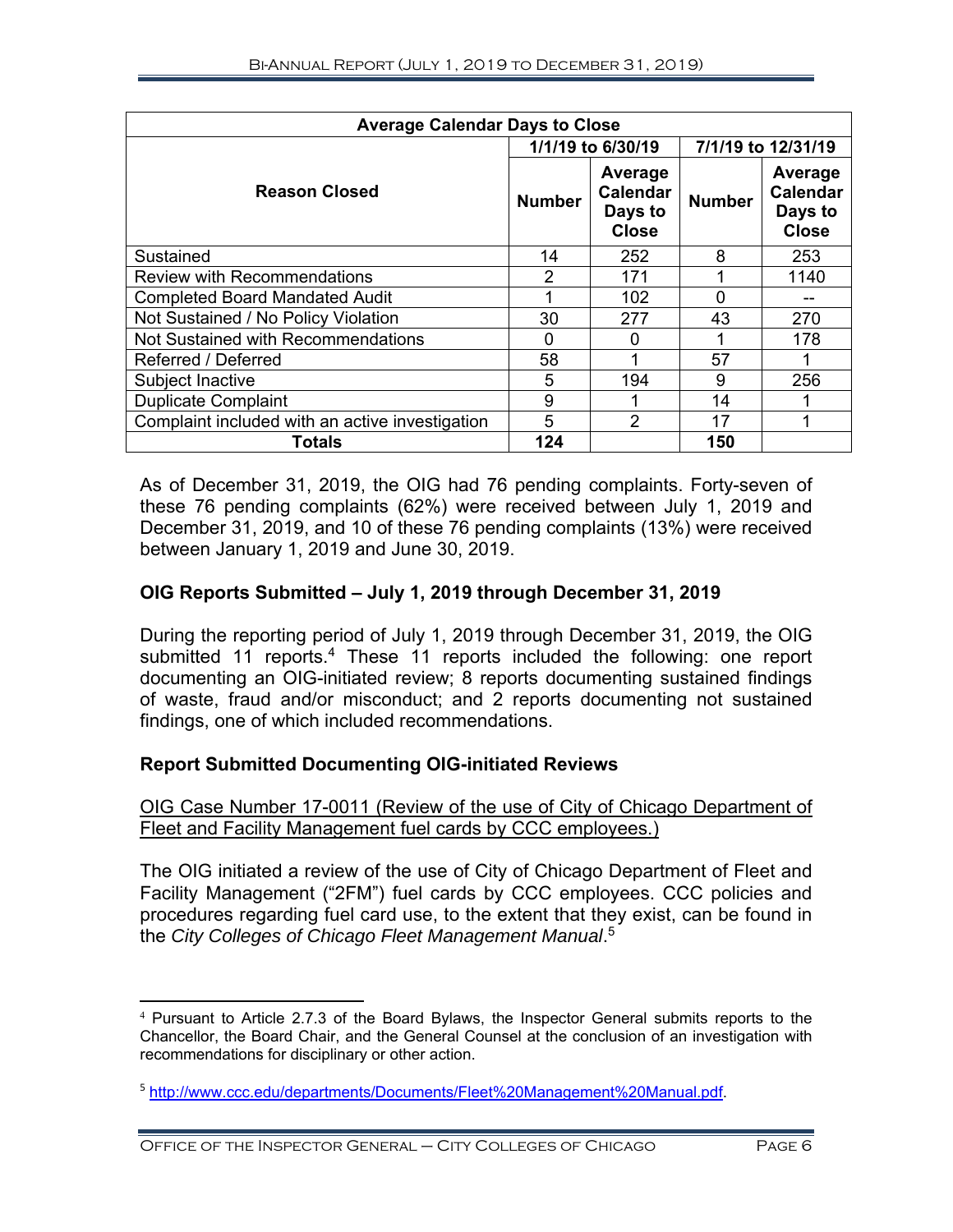During the course of the review, and in addition to conducting more than three dozen interviews of CCC and City of Chicago employees, the OIG obtained and reviewed the following records:

- A list of 2FM-issued fuel cards issued to CCC employees during the period of March 23, 2009 through November 7, 2018.
- An updated list of 2FM-issued fuel cards issued to CCC employees as of June 17, 2019.
- An inventory of CCC vehicles assigned to each campus as of February 25, 2019.
- An inventory of CCC vehicles, fuel cans, and diesel cans as of January 2018.
- 2FM reports regarding fuel transactions associated with CCC during the time period of July 1, 2016 to September 27, 2018.
- Lists of CCC authorized drivers, which were dated September 25, 2018 and July 23, 2019, respectively.

The OIG's findings based on the review of the use of 2FM fuel cards by the City Colleges of Chicago employees are as follows:

- A majority of CCC authorized drivers do not have a 2FM fuel card assigned to them. Specifically, the OIG obtained and reviewed the list of authorized drivers that was maintained by the director of risk management. The aforementioned list, which was dated July 23, 2019, contained 364 authorized drivers. As of July 23, 2019, 320 of the 364 authorized drivers on the list were active CCC employees. The OIG compared the list of active employees who are authorized drivers to the list of fuel cards that 2FM issued to CCC employees as of June 17, 2019. This comparison revealed that of the 320 active employees who are authorized drivers, only 87 (27.2%) were active employees who were also issued a fuel card. Thus, a significant majority of CCC authorized drivers do not have fuel cards in accordance with the *City Colleges of Chicago Fleet Management Manual*. Specifically, 233 (72.8%) of the active employees who are authorized drivers did not have a fuel card. The OIG found that a significant majority of the authorized drivers who did not have a fuel card were assigned to the Offices of Safety and Security across the district. At least 166 (71.2%) of the 233 authorized drivers who did not have fuel cards were Safety and Security employees.
- Fuel cards remained active even after the individuals to whom those cards were issued were no longer CCC employees. Specifically, the OIG found that as of November 7, 2018, City of Chicago Department of Fleet and Facility Management (2FM) records indicated that 204 fuel cards were issued to City Colleges of Chicago employees since March 23, 2009. The OIG found that 93 (46%) of the fuel cards indicated on the 2FM records were issued to City Colleges of Chicago employees who were still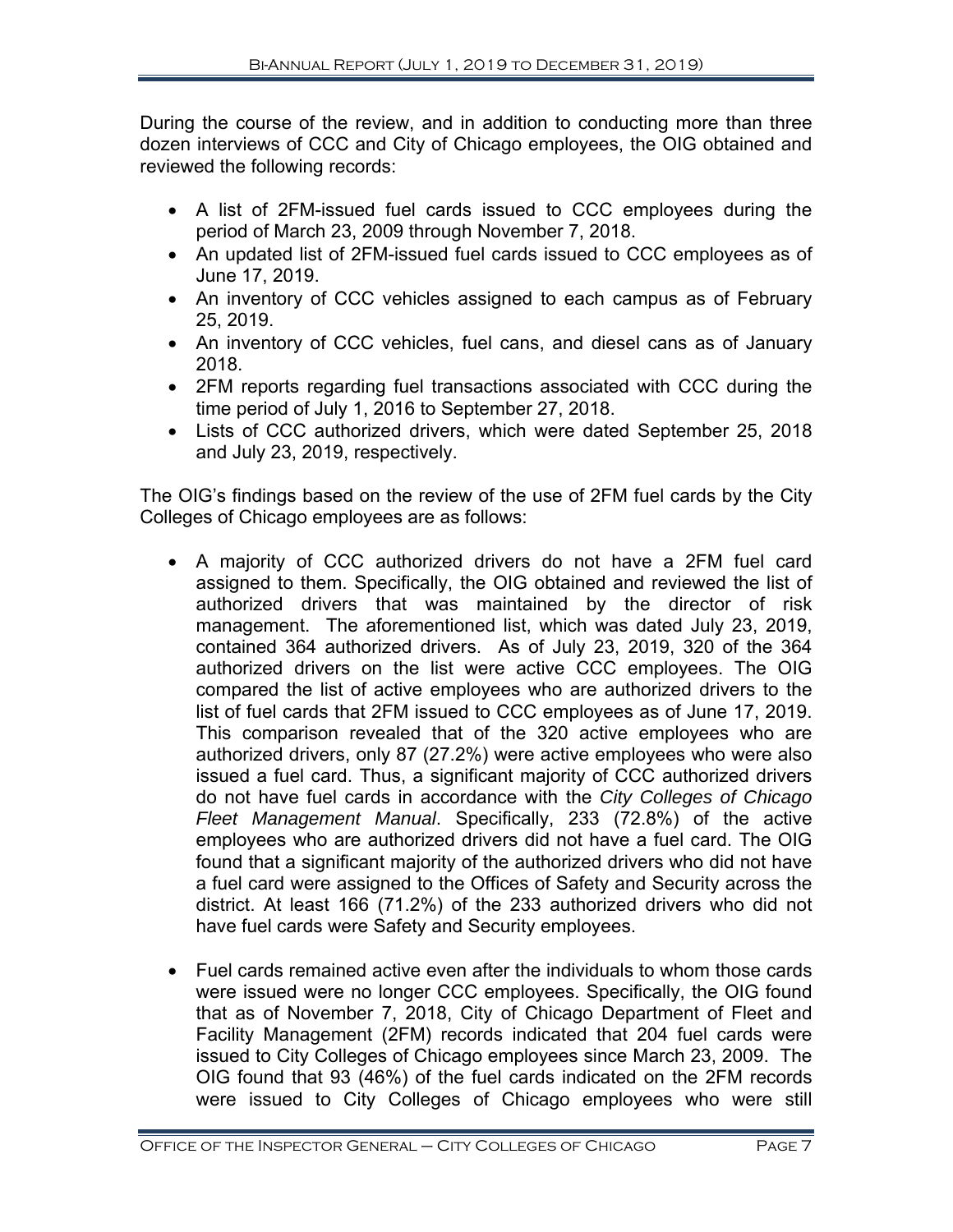employees as of November 2018. However, 111 (54%) of the fuel cards indicated on the 2FM records were issued to individuals who were no longer CCC employees as of November 2018. According to 2FM records as of November 7, 2018, of those 111 fuel cards, 104 (94%) remained active for use and were not returned to 2FM. As of November 7, 2018, 94 (90%) of those 104 cards had been active for one year or more after the individual to whom the card was assigned was no longer a CCC employee.

- Fuel cards of former CCC employees were used by current CCC employees to purchase fuel. Specifically, the OIG reviewed 2FM reports regarding fuel transactions associated with CCC during the time period of July 1, 2016 to September 27, 2018. The OIG found that eight fuel cards were used to purchase fuel after the employees to whom those cards were assigned were no longer employed with the CCC. The OIG found that during the aforementioned time period, those eight fuel cards were used for a total of 571 fuel transactions to purchase a total of 7,102.7 gallons of fuel, which amounted to \$14,577.00.
- At least three active CCC employees were issued 2FM fuel cards; however, they were not CCC authorized drivers.
- A sample of fuel card transactions reviewed by the OIG were found to be reasonable transactions. Specifically, the OIG reviewed the fuel card usage of the 15 fuel cards assigned to CCC employees with the highest amount of fuel transactions. These 15 fuel cards incurred 61.5% of the fuel costs during the period of July 1, 2016 through September 27, 2018. The OIG found that during the aforementioned time frame, all CCC issued fuel cards made a total of 3,272 fuel transactions, which resulted in a total cost of \$100,367.23 in fuel. Fifteen of those fuel cards made a total of 1,664 (50.9%) transactions, which resulted in a total cost of \$61,684.01 (61.5%). Overall, the OIG found that the fuel transactions for these 15 fuel cards were for valid City Colleges of Chicago vehicles and were for quantities that were reasonable for the vehicles.
- Various CCC departments use different methods to transport and store a significant amount of fuel in fuel cans. However, the OIG did not find a specific CCC policy regarding the appropriate method for transporting and storing fuel in fuel cans.
- The City Colleges of Chicago Fleet Management Manual does not include a detailed process regarding how the eligibility of authorized drivers should be monitored.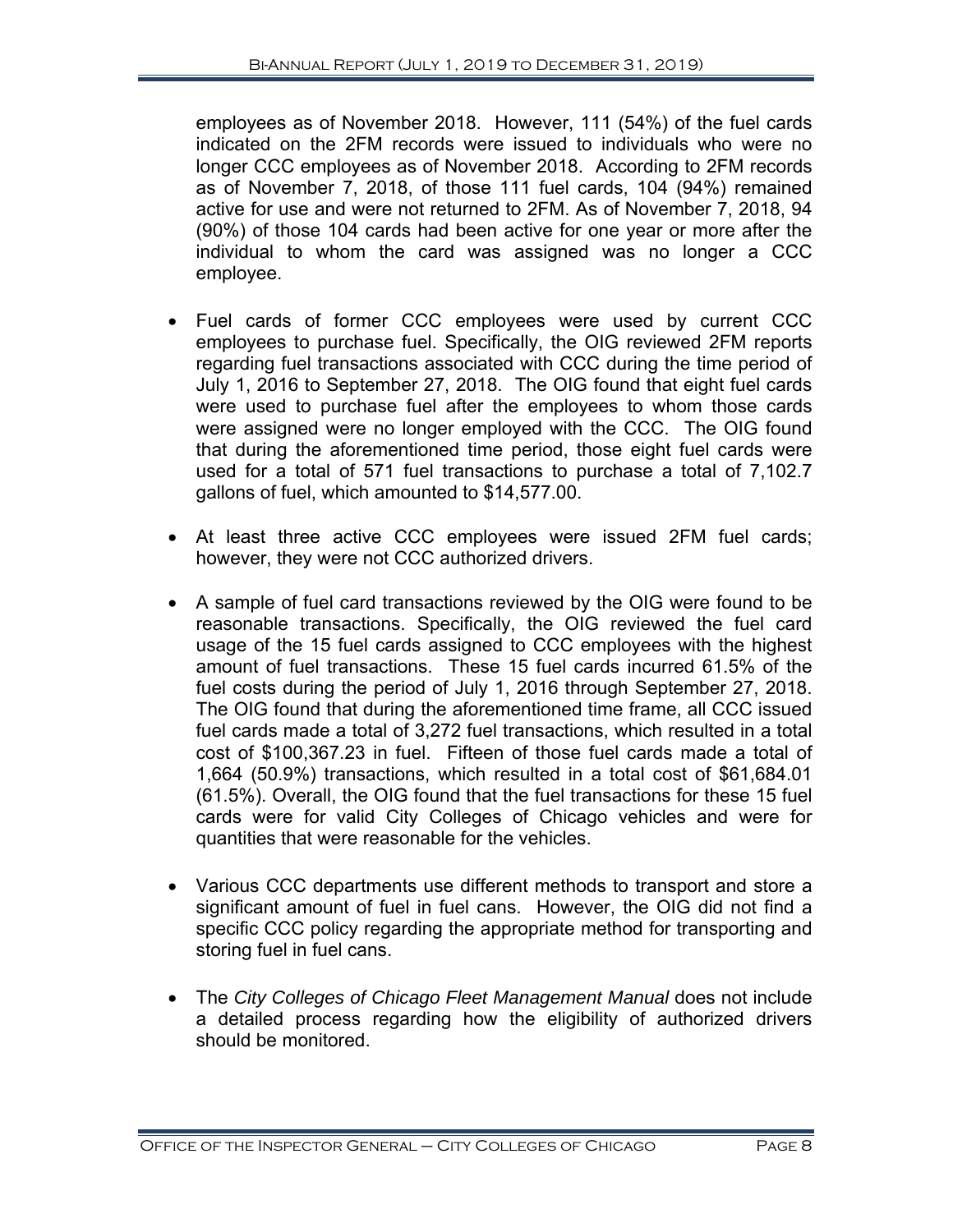Based on the review, the OIG recommended the following:

- 1. The OIG recommended that the user departments of all CCC employees who are authorized drivers, request a fuel card for each employee who is a City Colleges of Chicago authorized driver.
- 2. The OIG recommended that all fuel cards that were assigned to individuals who are no longer CCC employees be returned to 2FM for proper deactivation and disposal.
- 3. The OIG recommended that the practice of more than one employee using a particular fuel card be immediately discontinued. Rather, an employee who needs to purchase fuel for CCC purposes should obtain a fuel card from 2FM that is assigned only to that employee and that is used only by the assigned employee.
- 4. The OIG recommended that the director of risk management, in conjunction with the supervisors of the CCC employees who have fuel cards assigned to them but are not CCC authorized drivers, determine whether those employees must have fuel cards and thus complete the CCC authorized driver process.
- 5. The OIG recommended that written policies and procedures regarding the purchase, transport, and storage of fuel in fuel cans be implemented.
- 6. The OIG recommended that the *City Colleges of Chicago Fleet Management Manual* be amended to include the specific process that should be completed in order to monitor the continued eligibility of authorized drivers, including whether the director of risk management should obtain and review directly from the Illinois Secretary of State, the driving records of all authorized drivers on an annual basis.
- 7. The OIG recommended that the Department of Administrative Services in conjunction with Risk Management, provide training regarding the *City Colleges of Chicago Fleet Management Manual* to all CCC employees who purchase fuel for CCC purposes.

The OIG received the following response:

Upon review of the subject Office of the Inspector General (OIG) report, the Offices of Administrative Services and Risk Management jointly submit the following response to the recommendations of the OIG:

Response to Recommendation 1: The Offices of Administrative Services and Risk Management do not concur with this recommendation. The roles performed by authorized drivers vary. The issuance of a fuel card should depend on the role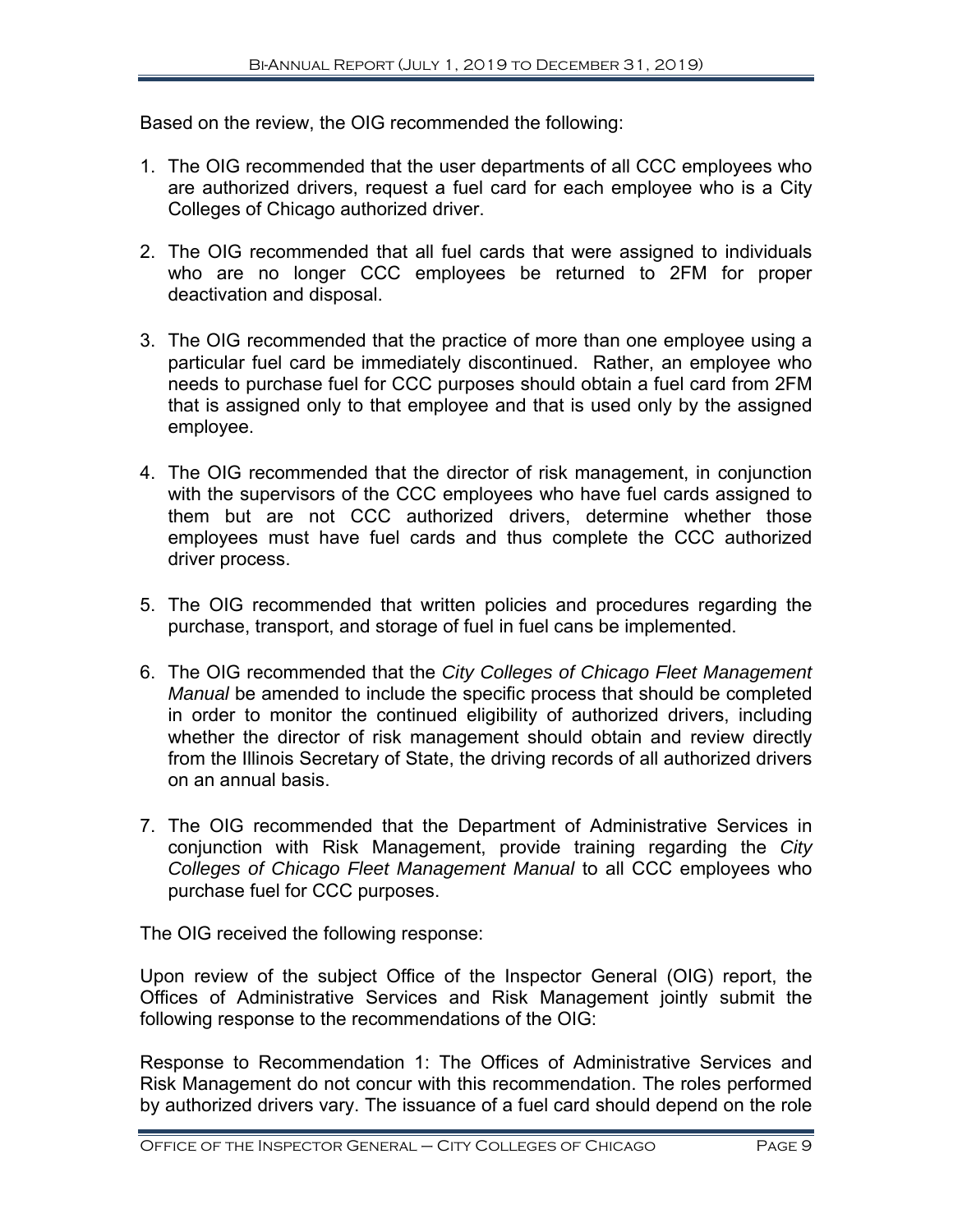each employee plays and the need (or lack thereof) to fuel vehicles. This decision should be made by the relevant department head in collaboration with the AVC, Administrative Services. Providing a fuel card for all authorized drivers would increase the risk of misuse, as well as significantly increase the administrative burden to manage the program. That said, Administrative Services and Risk Management agree that the CCC Fleet Manual should be revised to be clearer on this point and that fuel cards should not be shared. Administrative Services and Risk Management shall undertake a revision of the manual to address this point (as well as the other recommendations from this OIG report). The manual will be revised to state that issuance of a fuel card is based upon the determination of need. This section shall also reiterate that fuel cards may not be shared among employees and employees that have not been issued a fuel card are therefore not authorized to purchase fuel on behalf of the District. Additionally, the process for fuel card requests shall be revised to include an affirmation from each card holder that the fuel card is for his/her exclusive use for CCC business purposes only.

Response to Recommendation 2: We concur with this recommendation. Administrative Services will obtain a list of fuel (sic) active fuel cards with 2FM and compare with a list of active employees. For any separated employees, Administrative Services will request that the college return the fuel card to its office. Administrative Services will then return those fuel cards to 2FM along with the 2FM deactivation form. If the college cannot produce the fuel card, Administrative Services will still complete and submit a deactivation form to 2FM. Additionally, the Office of Risk Management shall coordinate with Human Resources to create standard procedures to retrieve fuel cards for separating employees.

Response to Recommendation 3: We concur with this recommendation. The Fleet Manual and the fuel card application process shall be revised to address this point. Upon distribution of the updated manual this directive shall be highlighted in email and at training sessions, as appropriate.

Response to Recommendation 4: We concur with this recommendation. The Director of Risk Management shall determine, in collaboration with the appropriate supervisors if the employees need to be authorized drivers. If that determination is in the affirmative, the director of risk management shall vet the drivers through the process outlined in the fleet manual. If approved as an authorized driver, the AVC, Administrative Services shall determine, in collaboration with the appropriate supervisors, if a fuel card is required by their roles. If not approved as authorized drivers by Risk Management, Administrative Services shall deactivate any fuel cards already assigned to these employees. This action was initiated by the Director of Risk Management with the appropriate Supervisors on September 30, 2019.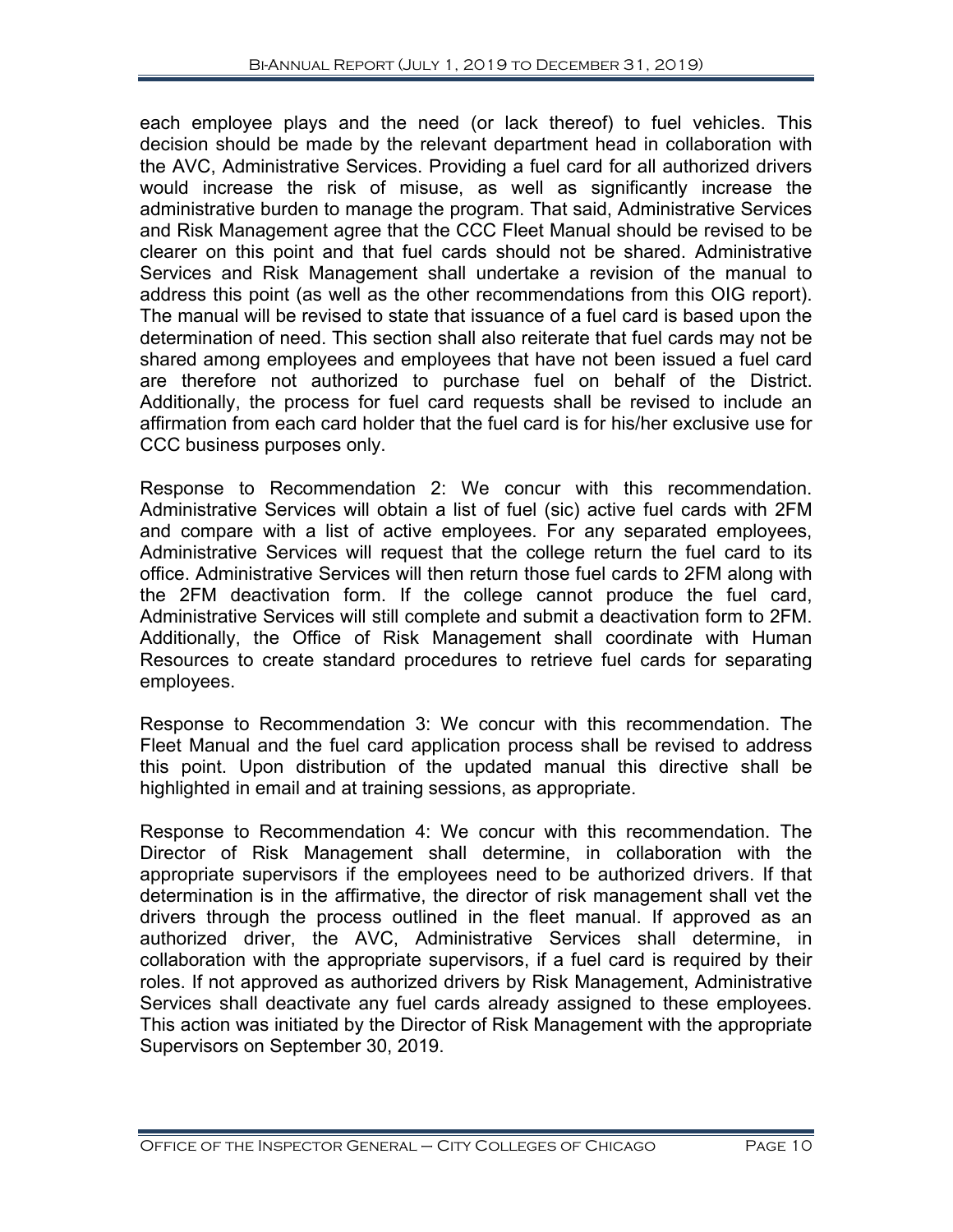Response to Recommendation 5: We concur with this recommendation. The director of risk management, in collaboration with district chief engineers, shall research best practices and procedures (e.g., OSHA) for transport and storage of fuel in fuel cans. These best practices shall be integrated into the revised Fleet manual. Administrative Services shall also update the Fleet manual to specifically address fuel purchase for equipment, such as generators, snowblowers, etc. The usage/ fueling audit sheet shall be revised to allow entry of purchases made using fuel cans to ensure tracking and invoice verification.

Response to Recommendation 6: We partially concur with this recommendation. Currently, the director of risk management conducts annual vetting of all authorized drivers through its insurance carrier. The Fleet Manual shall be revised to reflect this annual vetting process by the insurance carrier.

Response to Recommendation 7: We concur with this recommendation. The manual was first released in in December 2017 and was again sent to relevant department heads as in January 2019 as a refresher. Following the completion of updates to the manual in response to the other recommendations in this report, the Offices of Administrative Services and Risk Management shall conduct training on fleet policies and procedures. Departments that shall receive such training include Safety & Security, Engineering, and Athletics, as well as the specialized academic programs at Olive-Harvey that typically purchase fuel for their vehicles.

Subsequently, the OIG received the following response from the General Counsel:

I appreciate the efforts to address issues brought to our attention by the Inspector General. I was not brought into the loop regarding a response to this matter prior to (the associate vice chancellor of Administrative Services') attached response being distributed. Our Director of Risk Management will continue to assist with addressing questions raised by the IG Report, however; we should be clear that in the past and going forward (the Director of Risk Management's) only role regarding this matter is to vet employees regarding whether or not they should be an authorized driver. All other matters fall under our capable Office of Administrative Services.

Accordingly, I object to Recommendation #4 and Recommendation #7 as they relate to the Director of Risk Management's participation. Such matters that are the responsibility of the Office of Administrative Services, should remain their sole responsibility,

I want to be clear regarding this matter as I do not want our esteemed Director of Risk Management inappropriately held responsible for items that do not fall under his purview as Director of Risk Management. Accordingly, any changes to documents or policies referenced in the attached response should be in line with my above comments.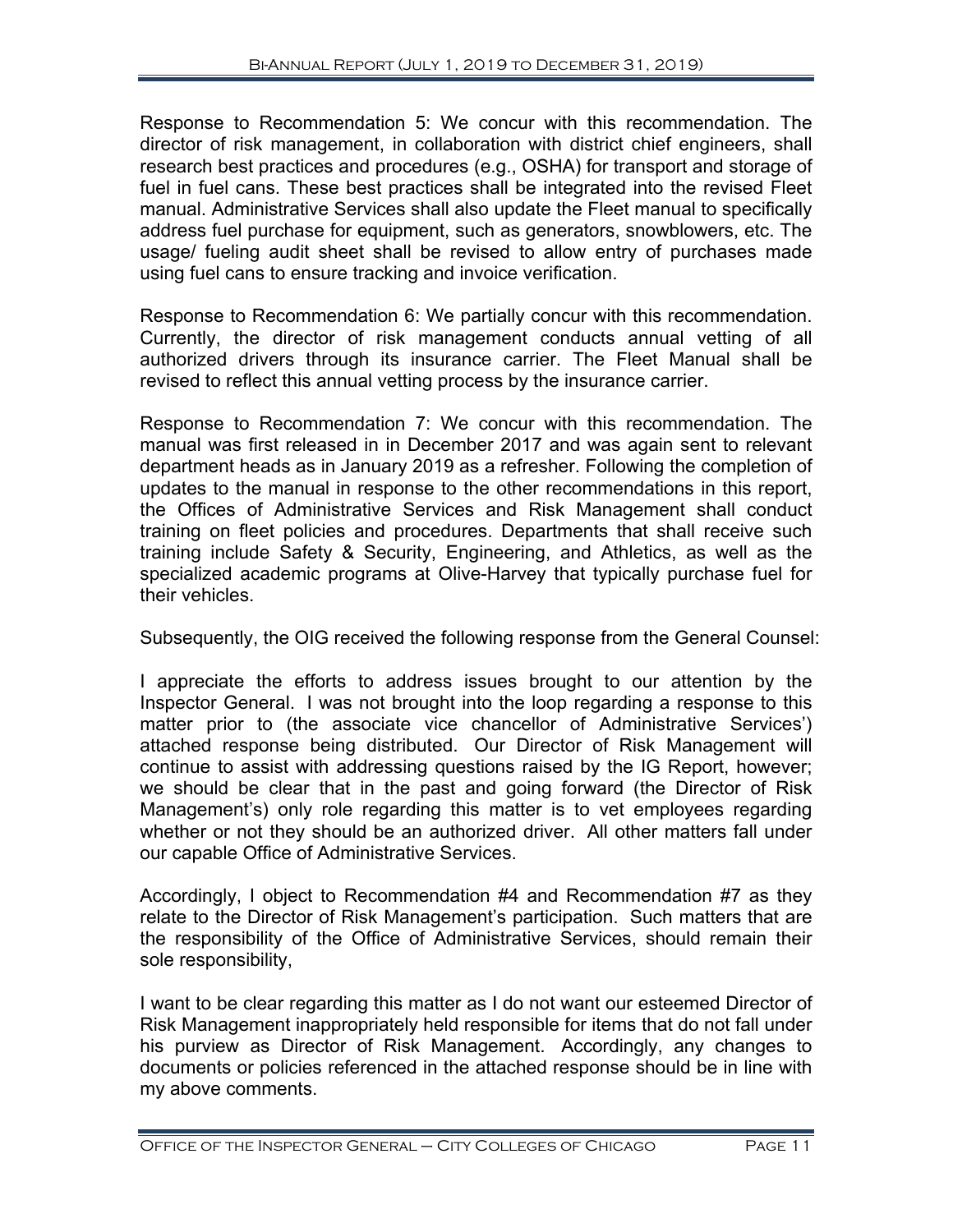# **Reports Submitted Documenting Sustained Findings of Waste, Fraud and/or Misconduct**

#### OIG Case Number 19-0144

The OIG initiated an investigation of the head coach of the men's basketball team at a City College based on a complaint received alleging that the head coach allowed a non-student athlete to attend a trip to an out-of-town tournament. While the OIG investigation did not establish a violation of any polices regarding the trip to the out-of-town tournament, the OIG investigation did reveal the following:

- The head coach used his CCC-issued computer to create/alter and submit fraudulent gas receipts and non-final gas receipts to justify the expenditure of cash advance funds and/or reimbursements.
- The head coach used his CCC-issued computer to create and submit receipts for a restaurant owned by his uncle to justify the expenditure of cash advance funds and/or reimbursements.
- The head coach used his CCC-issued computer to create fraudulent university transcripts for two players on the 2017-2018 City College men's basketball team.
- The head coach arranged for a basketball skills camp at the City College in July 2018, but the camp operator failed to obtain \$1 million in combined insurance for the basketball camp.

In engaging in the above activities, the head coach violated Section IV, paragraphs 6, 11, 15, 17, 45, and 50 of the CCC District-Wide Employee Manual as well as Article 8 of the Board Policies and Procedures for Management and Government, and the Policies and Guidelines Governing the Use of Computing and Technology Resources of CCC.

Based on the investigation, the OIG recommended that the head coach be terminated. The OIG further recommended that the head coach be designated ineligible to be re-hired and that his personnel records reflect this designation.

The head coach was terminated, and he was designated ineligible to be re-hired.

# OIG Case Number 20-0005

The OIG received a complaint that on July 15, 2019, a lead security officer assigned to a City College satellite facility, swiped in at the City College's main campus ("main campus"), and then she received a ride from a security officer (security officer 1), who was already on duty, to the satellite facility ("satellite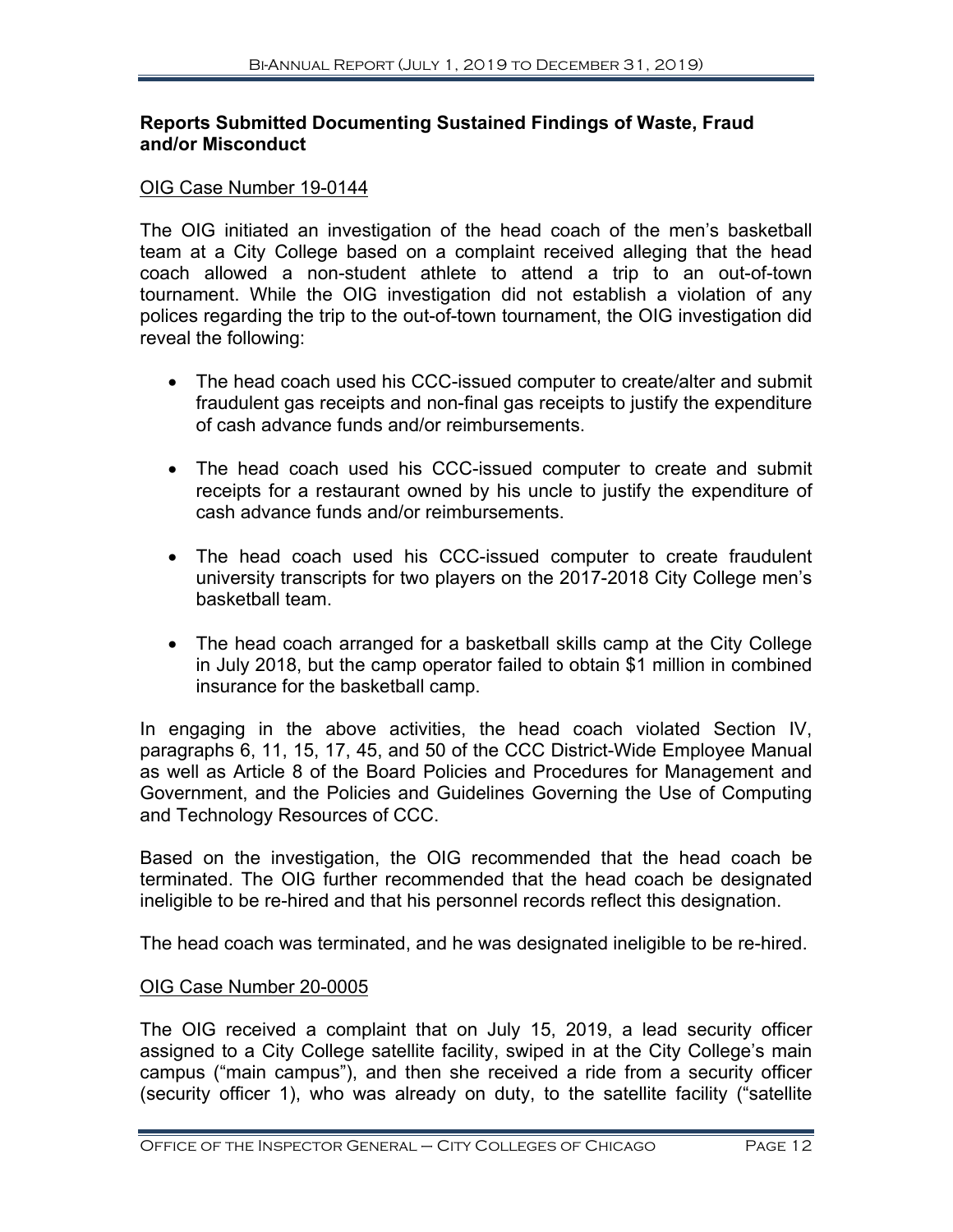facility"), her assigned work site. It was further alleged that this has happened in the past, possibly with other employees too. Based on this complaint, the OIG initiated an investigation.

During the course of the investigation, the OIG reviewed CCCWorks time and attendance records and CCC access records for the security officers assigned to the satellite facility. This review revealed that the lead security officer, security officer 1, and security officer 2, who was also assigned to the satellite facility, all swiped in at the main campus on various occasions despite being assigned to the satellite facility. Thus, the OIG investigation centered on these three employees during the period of May 1, 2019 through August 8, 2019.

In brief summary, the OIG investigation revealed that during the period of May 1, 2019 to August 8, 2019, the lead security officer, security officer 1, and security officer 2 routinely swiped in at the main campus near in time to their scheduled start times. They then proceeded to the satellite facility, at which they arrived anywhere from sixteen minutes (00:16) to one hour and thirteen minutes (01:13) after their scheduled start times, despite being paid from the time that they swiped-in. The table below summarizes the frequency and scope of their actions.

| Analysis of Swipes In - May 1, 2019 to August 8, 2019 |                          |                                                                             |                                                                     |                                                                                                          |             |                         |
|-------------------------------------------------------|--------------------------|-----------------------------------------------------------------------------|---------------------------------------------------------------------|----------------------------------------------------------------------------------------------------------|-------------|-------------------------|
| <b>Employee</b>                                       | Total<br><b>Workdays</b> | <b>Total Days</b><br>Inappropriately<br>Swiping in at<br>the Main<br>Campus | % of Days<br>Inappropriately<br>Swiping in at<br>the Main<br>Campus | <b>Total Time Lost</b><br>Due to<br>Inappropriately<br>Swiping in at<br>the Main<br>Campus<br>(hrs:mins) | Pay<br>Rate | Total<br><b>Damages</b> |
| Lead Security Officer                                 | 58                       | 41                                                                          | 70.69%                                                              | 18:59                                                                                                    | \$21.82     | \$414.22                |
| Security Officer 1                                    | 58                       | 29                                                                          | 50.00%                                                              | 15:03                                                                                                    | \$20.00     | \$301.00                |
| Security Officer 2                                    | 42                       | 28                                                                          | 66.67%                                                              | 11:38                                                                                                    | \$20.00     | \$232.67                |
| <b>Totals</b>                                         | 158                      | 98                                                                          | 62.03%                                                              | 45:40:00                                                                                                 |             | \$947.89                |

The OIG investigation further revealed that on a significant portion of the occasions on which the lead security officer, security officer 1, and/or security officer 2 swiped in at the main campus prior to travelling to their actual work site at the satellite facility, they did so in the presence of another. The table below summarizes the occasions in which the employees swiped in contemporaneously with another when she or he swiped in at the main campus before traveling to the satellite facility to start actually performing their security duties: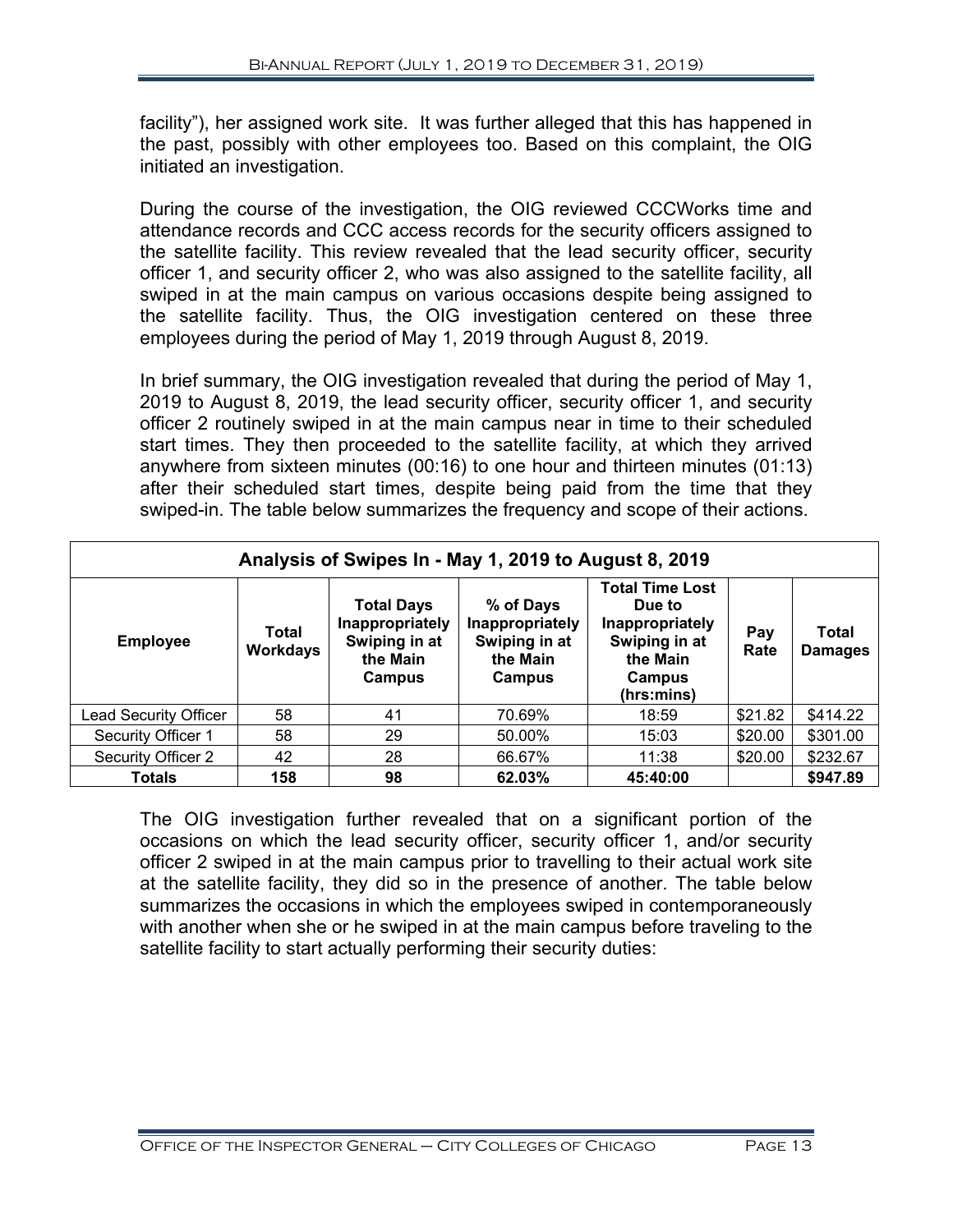| Analysis of Contemporaneous Swipes In - May 1, 2019 to August 8, 2019 |                          |                                                                             |                                                                                                                                          |                                                                                                                         |                                                                                                                         |
|-----------------------------------------------------------------------|--------------------------|-----------------------------------------------------------------------------|------------------------------------------------------------------------------------------------------------------------------------------|-------------------------------------------------------------------------------------------------------------------------|-------------------------------------------------------------------------------------------------------------------------|
| <b>Employee</b>                                                       | Total<br><b>Workdays</b> | <b>Total Days</b><br>Inappropriately<br>Swiping in at<br>the Main<br>Campus | <b>Total Days</b><br>Inappropriately<br>Swiping in at<br>the Main<br><b>Campus with</b><br>the Lead<br><b>Security</b><br><b>Officer</b> | <b>Total Days</b><br>Inappropriately<br>Swiping in at<br>the Main<br><b>Campus with</b><br><b>Security</b><br>Officer 2 | <b>Total Days</b><br>Inappropriately<br>Swiping in at<br>the Main<br><b>Campus with</b><br><b>Security</b><br>Officer 1 |
| <b>Lead Security Officer</b>                                          | 58                       | 41                                                                          |                                                                                                                                          | 14                                                                                                                      | 18                                                                                                                      |
| Security Officer 1                                                    | 58                       | 29                                                                          | 18                                                                                                                                       | $\mathbf{0}$                                                                                                            | --                                                                                                                      |
| Security Officer 2                                                    | 42                       | 28                                                                          | 14                                                                                                                                       | --                                                                                                                      | 0                                                                                                                       |
| <b>Totals</b>                                                         | 158                      | 98                                                                          | 32                                                                                                                                       | 14                                                                                                                      | 18                                                                                                                      |

Additionally, the OIG investigation revealed that on as many as nine occasions, security officer 1 swiped in for work, left his work site, drove to and picked up the lead security officer, and drove her to swipe in at the main campus and/or to the satellite facility.

The actions of the three employees violated Section IV, paragraphs 4, 7, 11, 17, 46, and 50 of the CCC District-Wide Employee Manual.

Based on the investigation, the OIG recommended that the lead security officer, security officer 1, and security officer 2 be terminated. The OIG further recommended that each of these employees be designated ineligible to be rehired and that their personnel records reflect this designation.

Following the disciplinary process, the lead security officer and security officer 1 were terminated, and each was designated ineligible to be re-hired. Security officer 2 resigned from her CCC position, and she was designated ineligible to be re-hired.

# OIG Case Number 19-0161

The OIG initiated two investigations regarding an associate dean assigned to a City College based on complaints received. One of the investigations (19-0161) resulted in a sustained finding of misconduct, which will be summarized here. The other investigation (19-0185) resulted in not sustained findings, but in which the OIG made recommendations. That investigation will be summarized subsequently in this Bi-Annual Report under the section titled, "Report Submitted Documenting Not Sustained Findings with Recommendations."

Regarding OIG Case Number 19-0161, the OIG received a complaint that the associate dean was falsifying her attendance records. The OIG received a subsequent complaint alleging that on a given date, the associate dean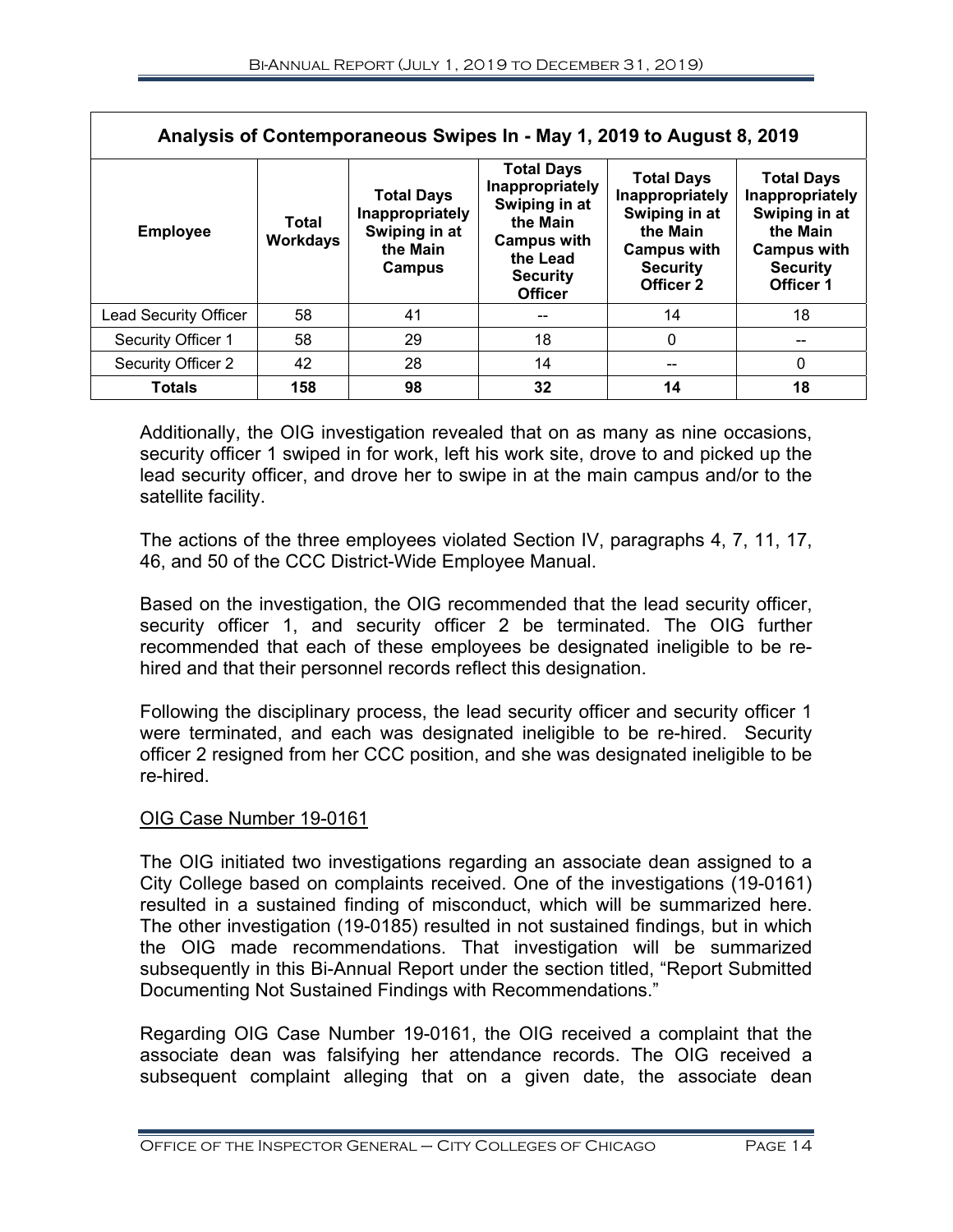conducted political activity during working hours, and she was on a Spanishlanguage media outlet, during working hours.

The OIG investigation revealed the following:

- On three occasions in February 2019, the associate dean appeared on a Spanish-language media outlet, live-stream panel discussion regarding Chicago politics during her working hours. The associate dean subsequently requested one-half days off for each of these days, but only after between one week and one month had passed and only after the OIG requested her presence for an interview.
- On at least five other occasions in February 2019, the associate dean arrived at her assigned City College well after her 9:00 a.m. start time, and she remained at the City College for less than her expected full workday.

The associate dean's actions violated Section IV, paragraphs 2, 7, 38, and 50 of the CCC District-Wide Employee Manual.

Based on the investigation, the OIG recommended that CCC takes appropriate disciplinary action against the associate dean.

The associate dean was suspended for a period of five workdays.

#### OIG Case Number 19-0184

The OIG received a complaint that a network support analyst stationed at a City College constantly arrives late, vapes in the storage area, leaves early, takes long breaks, and hangs out in the student area instead of doing actual work. Based on this complaint, an investigation was initiated.

However, prior to the completion of the OIG investigation, the OIG learned that CCC took disciplinary action against the network support analyst for various work-related issues including leaving the department without proper authorization, in that he unreasonably took six to eight "breaks" a day. Following a pre-disciplinary hearing, the network support analyst was suspended for a period of five days.

As a result of the disciplinary action taken, the OIG narrowed its investigation to determine if the network support analyst worked full days, full weeks and full pay periods.

Pursuant to a review of the network support analyst's time and attendance during the period of March 18, 2019 through August 2, 2019, the OIG investigation revealed the following: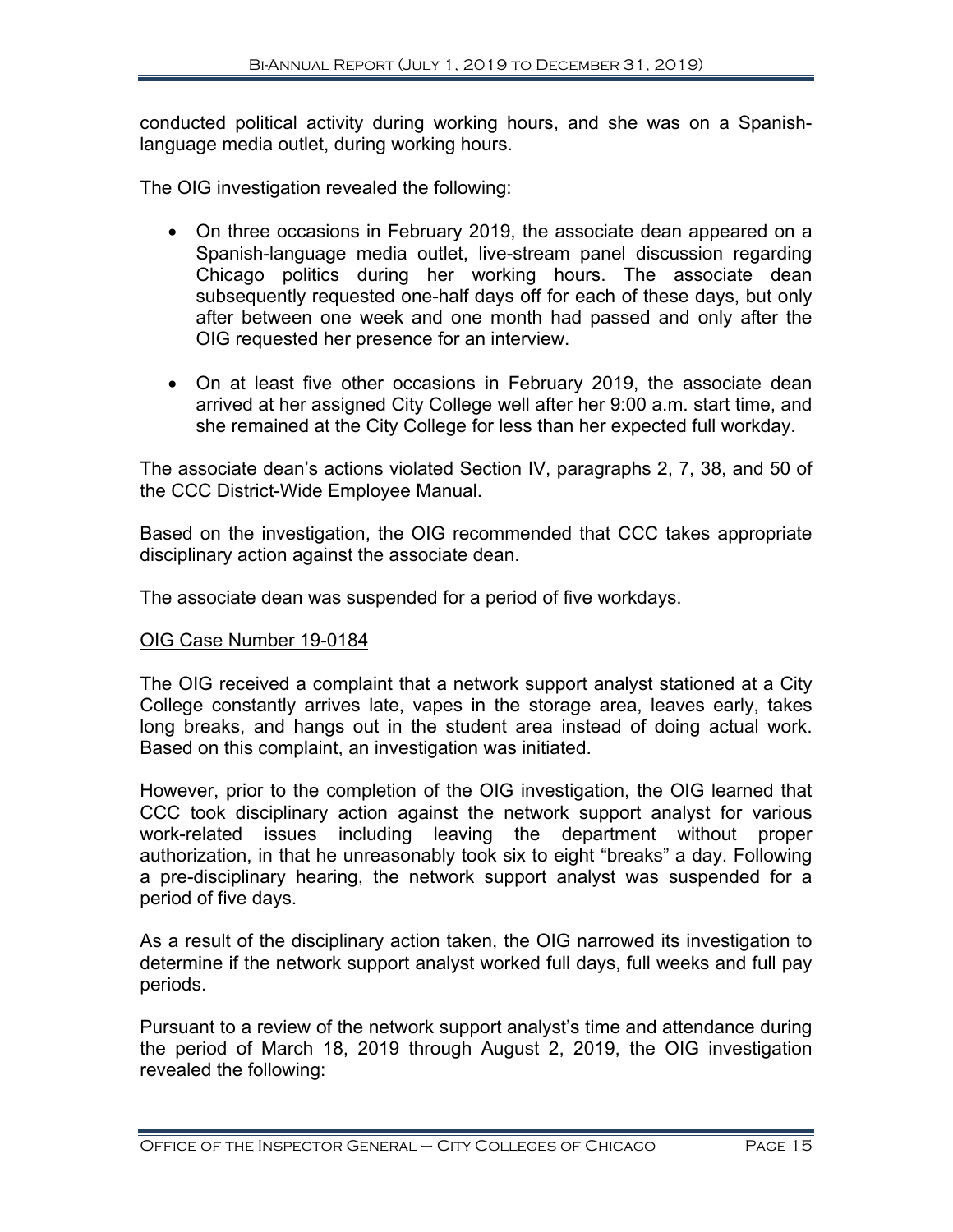- On at least 6 of the 9 (67%) pay periods for which the network support analyst's actual hours worked could be identified and calculated, he failed to work a full pay period, despite being paid for working a full pay period.
- On at least 12 of the 19 (63%) weeks for which the network support analyst's actual hours worked could be identified and calculated, he failed to work a full workweek, despite being paid for working a full workweek.
- On at least 57% of the days (47 of 82 days) that the network support analyst worked, he failed to work a full 7.5-hour workday, despite being paid for working a full workday.
- On 43% of the days (35 of 82 days) that the network support analyst worked, he left the campus for no work-related reason, was away from the campus for more than one hour, and worked less than a 7.5-hour day. For all of these days, the network support analyst was paid for working a full day.

Based on the investigation, the OIG recommended that CCC takes appropriate disciplinary action against the network support analyst.

The network support analyst was subsequently terminated.

# OIG Case Number 20-0005

A part-time alternative high school mentor ("mentor") at a Middle College of a City College remained in his position essentially until he became a full-time employee of a grant provider. In his new role, the mentor was assigned to work at the Middle College.

The OIG investigation revealed that during the period of March 22, 2019 through June 28, 2019, the mentor swiped in as working for CCC on twelve occasions. On eleven of the twelve occasions that the mentor swiped in as working for CCC during this period, the times that the mentor represented that he was working for CCC and the times that he represented that he was working for the grant provider overlapped. The mentor was paid by both entities for these same overlapping hours. The overlapping time totaled thirty-six hours.

At the very least, the mentor's actions violated Section IV, paragraphs 17 and 50 of the CCC District-Wide Employee Manual.

Based on the investigation, the OIG recommended that CCC takes appropriate disciplinary action against the mentor.

The alternative high school mentor's position was subsequently eliminated.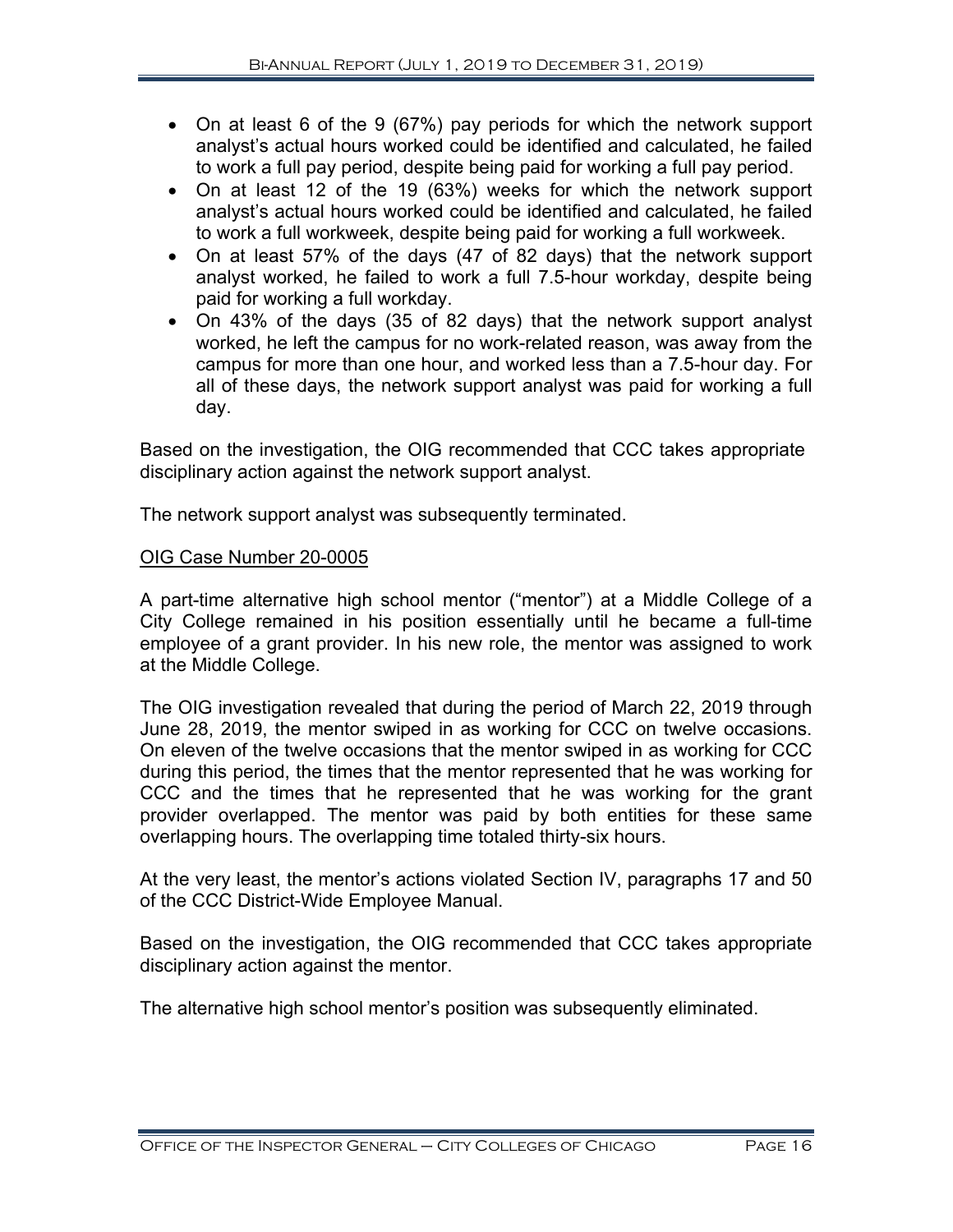# OIG Case Number 19-0136

After initiating an investigation based on the OIG's own initiative, the OIG received three additional complaints alleging that the president of a City College resided outside the City of Chicago in Skokie, Illinois. The OIG investigation revealed that the president resides in Skokie, Illinois, in violation of Article 4.6(a) of the Board Policies and Procedures for Management & Government and Section III of the CCC District-Wide Employee Manual.

The OIG investigation further revealed that the president falsified employment records, in that he fraudulently affirmed on a CCC residency certification document that he resided in Chicago, Illinois, when in fact he resided in Skokie, Illinois, in violation of Section IV(11) of the CCC District-Wide Employee Manual.

Based on the investigation, the OIG recommended that the president be terminated. The OIG further recommended that the president be designated ineligible to be re-hired and that his personnel records reflect this designation.

The president resigned from his CCC position, and he was designated ineligible to be re-hired.

# OIG Case Number 18-0197

The OIG received a complaint that a project clerk assigned to a City College resided outside the City of Chicago. The OIG investigation revealed that the project clerk resided in Calumet City, Illinois, in violation of Article 4.6(a) of the Board Policies and Procedures for Management & Government and Section III of the CCC District-Wide Employee Manual.

After being advised that the OIG requested her presence for an interview and that the subject of interview would concern her compliance with the CCC Residency Policy, the project clerk resigned from her position with the City Colleges of Chicago. As such and based on the OIG investigation, the OIG recommended that the project clerk be designated ineligible to be re-hired and that her personnel records reflect this designation.

The project clerk was subsequently designated ineligible to be re-hired.

# OIG Case Number 19-0143

The OIG received two complaints that a college advisor assigned to a City College resided outside the City of Chicago. The OIG investigation revealed that the college advisor resided in Evanston, Illinois, in violation of Article 4.6(a) of the Board Policies and Procedures for Management & Government and Section III of the City Colleges of Chicago District-Wide Employee Manual.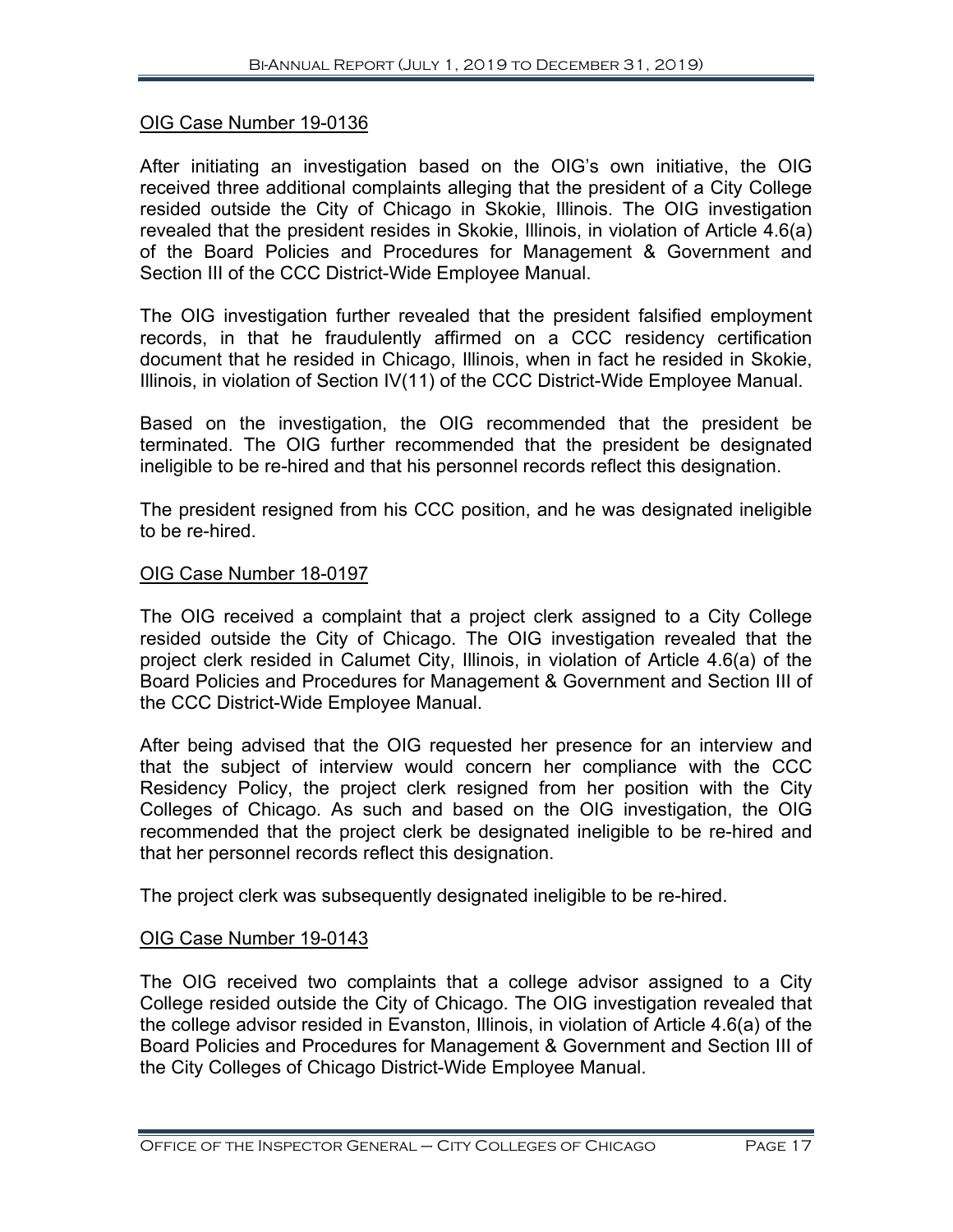The OIG investigation further revealed that the college advisor falsified employment records, in that she fraudulently affirmed on a CCC residency certification document that she resided in Chicago, Illinois, when in fact she resided in Evanston, Illinois, in violation of Section IV(11) of the CCC District-Wide Employee Manual.

Based on the investigation, the OIG recommended that the college advisor be terminated. The OIG further recommended that the college advisor be designated ineligible to be re-hired and that her personnel records reflect this designation.

The college advisor subsequently resigned from her position, and she was designated ineligible to be re-hired.

# **Report Submitted Documenting Not Sustained Findings with Recommendations**

# OIG Case Number 19-0185

The OIG received a complaint that an associate dean assigned to a City College was abusing her authority by hiring family and friends who are not qualified to teach. This is same associate dean discussed previously on pages 14 and 15 of this Bi-Annual Report under the summary for OIG Case Number 19-0161.

The OIG investigation revealed the following:

- The purported relative hired by the associate dean was the sister (employee 1) of the associate dean's son's girlfriend. Pursuant to Article 5.2.2(bb) of the CCC Ethics Policy, employee 1 was not a "relative" of the associate dean. Thus, the associate dean's involvement in the hiring of employee 1 did not implicate the Employment of Relatives provisions (Article 5.2.8) of the CCC Ethics Policy.
- Even if employee 2 was a "friend" of the associate dean, the associate dean's involvement in the hiring of employee 2 did not implicate the CCC Ethics Policy.
- Employee 1's and employee 2's qualifications for the instructor position were scarce and/or pretty thin and therefore problematic. Neither met the qualifications for the position based on the most objective criterion, that being their educational background, particularly their lack of relevant/required degrees, and their teaching experience.

The only qualifications that they purportedly met were the most subjective ones, those being their sample lesson plans and presentations during their interviews. Based on their interviews with the OIG, it appears that the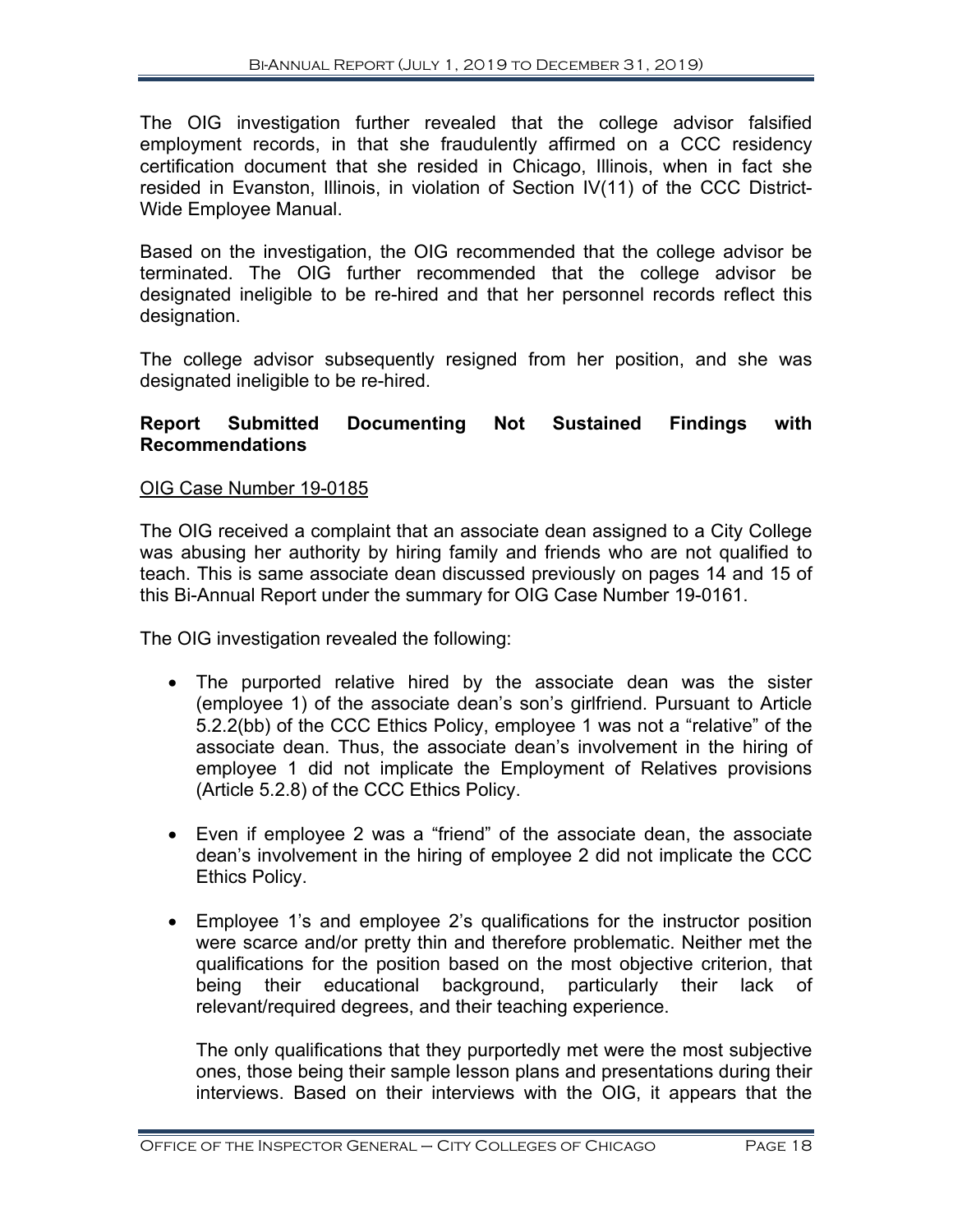associate dean and a manager significantly relied on the candidates' lesson plans and the candidates' presentations in making their decisions to hire each candidate.

However, while the hiring of both individuals may have demonstrated a lack of judgement on the part of the associate dean, there was a lack of evidence to establish that the associate dean violated any specific CCC policies in hiring either employee 1 or employee 2. As such the OIG made no recommendation of disciplinary action regarding the associate dean.

Based on the investigation, the OIG made the following recommendations:

- Due to the fact that employee 1's and employee 2's qualifications for the instructor position were scarce and/or pretty thin, the OIG recommended that the Office of Academic and Student Affairs conducts a thorough evaluation of employee 1's and employee 2's qualifications, as well as their teaching performances since their hiring, in order to determine whether they should continue as CCC instructors.
- Due to the fact that various documents purportedly submitted or otherwise created during the hiring process could not be located - such as sample lesson plans created by the candidates - the OIG recommended that the Office of Human Resources adopts policies and procedures to ensure that all documents submitted and created during the hiring process, including during the interview process, be stored in a single location, possibly within the Taleo system, to ensure that all documentation can be reviewed, if necessary.

# **Reports Submitted Documenting Not Sustained Findings of Waste, Fraud and/or Misconduct**

#### OIG Case Number 19-0014

Between June 28, 2018 and July 2, 2018, five still in-the-box laptop computers were stolen from a City College. Between August 13, 2018 and August 20, 2018, four additional still in-the-box laptop computers and three iPads were stolen from the same City College. The OIG was not able to obtain sufficient evidence to determine who took the nine Apple MacBook Pro laptop computers and three Apple iPads.

However, the OIG, with the cooperation of the Office of Information Technology, was able to recover three of the laptop computers and two of the iPads. Four of these items were obtained from a person who was selling the items on eBay, and one of these items was obtained from a person who purchased the item on eBay.